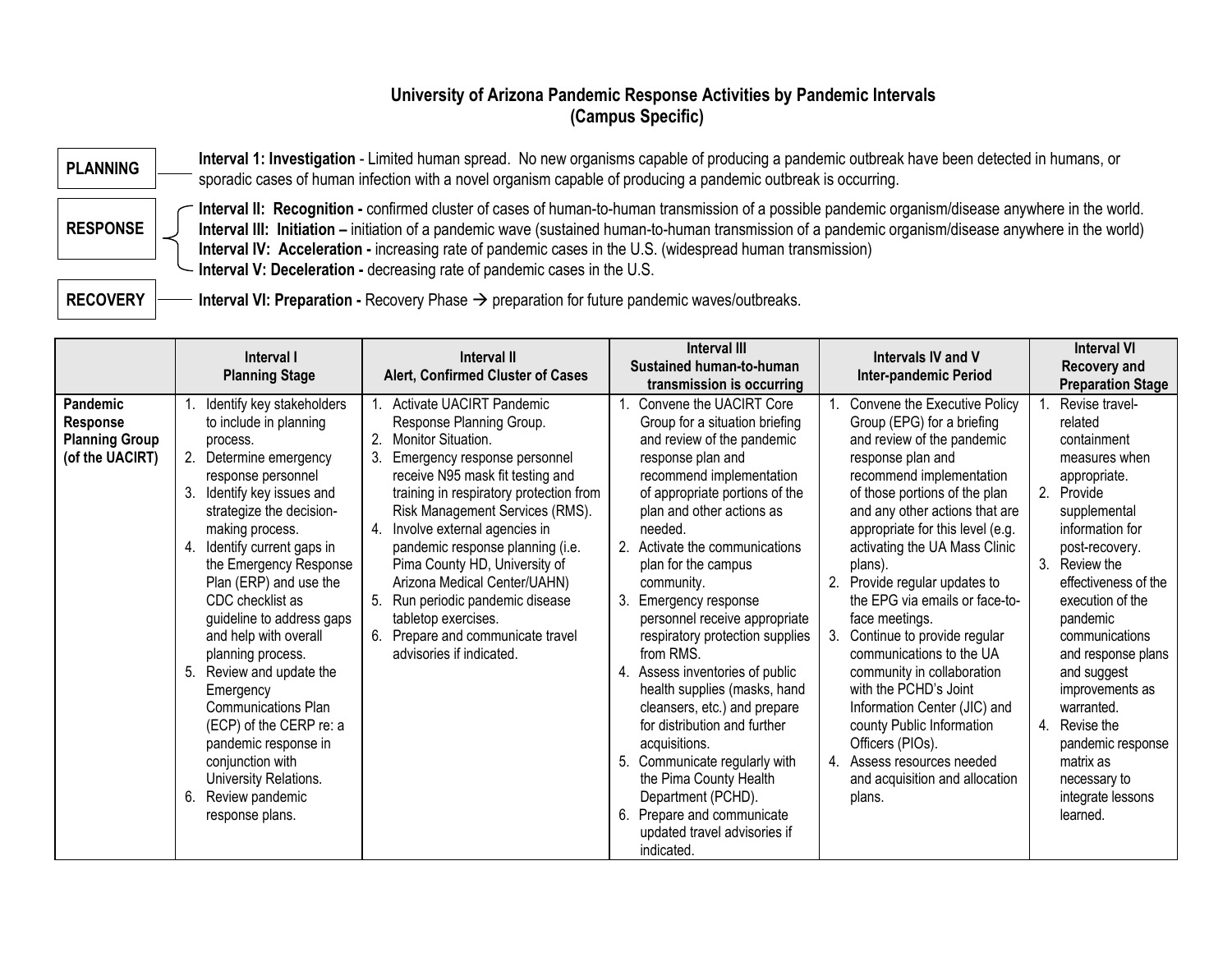|                                                                         | Interval I<br><b>Planning Stage</b>                                                                                                                                                                                                                                                                                                                                                                                                                                                                                             | <b>Interval II</b><br>Alert, Confirmed Cluster of Cases                                                                                                                                                                                                                                                                                                                                                                                                                                                                                                                                                                                                                                                                                                                                                                                                                                                                                               | <b>Interval III</b><br>Sustained human-to-human<br>transmission is occurring                                                                                                                                                                                                                                                                                                                                                                                                                                                                                                                                                                                                                                                                                                                                     | Intervals IV and V<br><b>Inter-pandemic Period</b>                                                                                                                                                                                                                                                                                                                                                                                                             | <b>Interval VI</b><br>Recovery and<br><b>Preparation Stage</b>                                                                                                                                                                                                                                                                                                                                                                                                       |
|-------------------------------------------------------------------------|---------------------------------------------------------------------------------------------------------------------------------------------------------------------------------------------------------------------------------------------------------------------------------------------------------------------------------------------------------------------------------------------------------------------------------------------------------------------------------------------------------------------------------|-------------------------------------------------------------------------------------------------------------------------------------------------------------------------------------------------------------------------------------------------------------------------------------------------------------------------------------------------------------------------------------------------------------------------------------------------------------------------------------------------------------------------------------------------------------------------------------------------------------------------------------------------------------------------------------------------------------------------------------------------------------------------------------------------------------------------------------------------------------------------------------------------------------------------------------------------------|------------------------------------------------------------------------------------------------------------------------------------------------------------------------------------------------------------------------------------------------------------------------------------------------------------------------------------------------------------------------------------------------------------------------------------------------------------------------------------------------------------------------------------------------------------------------------------------------------------------------------------------------------------------------------------------------------------------------------------------------------------------------------------------------------------------|----------------------------------------------------------------------------------------------------------------------------------------------------------------------------------------------------------------------------------------------------------------------------------------------------------------------------------------------------------------------------------------------------------------------------------------------------------------|----------------------------------------------------------------------------------------------------------------------------------------------------------------------------------------------------------------------------------------------------------------------------------------------------------------------------------------------------------------------------------------------------------------------------------------------------------------------|
| <b>UA Campus</b><br><b>Incident</b><br><b>Response Team</b><br>(UACIRT) | 1. Identify key<br>players/partners.<br>2. Identify gaps, update the<br>Campus Emergency<br>Response Plan (CERP).<br>3. Practice the CERP and<br>ICS.<br>4. Determine emergency<br>operations personnel and<br>triggers for activation of<br>UACIRT when necessary.<br>5. Review and update the<br>Emergency<br><b>Communications Plan</b><br>(ECP) in regards to a<br>pandemic response in<br>conjunction with<br>University Relations.<br>8. Explore effective ways to<br>communicate with the<br>entire campus<br>community. | Practice CERP and ICS through<br>tabletop exercises that include<br>important community agencies and<br>partners.<br>2. Develop and maintain a viable<br>communications system for the<br>UACIRT and the UA community.<br>3. Communicate and work w/ADHS &<br>Pima County Health Department<br>regarding planning, surveillance,<br>trigger points, thresholds, legal<br>authority etc.<br>4. Communicate with other college<br>health services to share information<br>on pandemic response planning.<br>Activate the UACIRT Planning<br>5.<br>Section. Involve other key players in<br>planning (Facilities Management,<br>Mental Health, Residence Life etc.)<br>6. Test Linkages between university's<br>ICS and ICS of local/state agencies<br>Develop an equipment and supplies<br>7.<br>inventory related to a pandemic<br>response on campus.<br>Develop a system to monitor general<br>8.<br>numbers re: daily faculty or staff<br>absences. | 1. Communicate regularly with<br>the Pima County Health<br>Department.<br>2. Request that the UACIRT<br>Core Group be convened for<br>a briefing and to review the<br>pandemic response plan.<br>3. Compose and coordinate<br>communications for the UA<br>community with Office of<br>Public Affairs.<br>4. Coordinate response plans<br>with the UACIRT Chair and<br>the Executive Policy Group.<br>5. Emergency operations<br>personnel receive appropriate<br>respiratory protection<br>supplies.<br>6. The Crisis Response Team<br>and the Critical Incident<br><b>Stress Management Team</b><br>are briefed and response<br>plans are reviewed.<br>7. The UA Mass Clinic Planning<br>Group is convened to review<br>their plans and prepare for<br>possible activation of our<br>Point of Dispensing (POD) | Request that the full UACIRT<br>be convened for a briefing<br>and to implement the<br>pandemic response plan.<br>2. UACIRT Planning Section<br>prepares an Incident Action<br>Plan (IAP) for various periods<br>of pandemic duration.<br>3. Executive Policy Group<br>(EPG) is briefed and<br>engaged in managing the<br>pandemic response plan and<br>recommending<br>implementation of those<br>portions of the plan that are<br>appropriate for this level. | Provide<br>1.<br>supplemental<br>information for<br>post-recovery.<br>2. Review the<br>effectiveness of the<br>execution of the<br>pandemic<br>communications<br>and response plans<br>and suggest<br>improvements as<br>warranted.<br>- Review response,<br>CERP, and IAP<br>and make<br>recommendations<br>for future<br>responses<br>3. Revise the<br>pandemic<br>response matrix<br>and mass clinic<br>plans as<br>necessary to<br>integrate lessons<br>learned. |
| <b>University Police</b><br>(UAPD)                                      | 1. Determine emergency<br>operations personnel.<br>2. Identify and prioritize<br>training on pandemic flu.<br>Identify personnel to<br>3.<br>receive training.<br>4. Define role of UAPD in a<br>pandemic situation.                                                                                                                                                                                                                                                                                                            | Campus Health and others train<br>$\mathbf{1}$ .<br>dispatchers, security, and police on<br>pandemic flu.<br>2. Alert Campus Health if encountering<br>individual(s) with flu-like symptoms.<br>3.<br>Emergency operations personnel<br>receive fit test and training on<br>respiratory protection (N95 masks)<br>from RMS.<br>4. Establish policy for transportation<br>services (i.e. students w/ health<br>related complaints to a health care<br>facility).                                                                                                                                                                                                                                                                                                                                                                                                                                                                                       | In conjunction with the CHS<br>$1_{\cdot}$<br>and Tucson EMS, implement<br>policy and procedures for<br>transporting individuals to<br>hospitals.<br>2. Coordinate w/ emergency<br>transportation services<br>(Tucson Fire Dept. EMS etc.)<br>as necessary.<br>3. Essential personnel receive<br>appropriate respiratory<br>protection supplies.                                                                                                                                                                                                                                                                                                                                                                                                                                                                 | Secure buildings as<br>1.<br>necessary. Coordinate w/<br>RMS re: the posting of<br>signage on closed buildings<br>as directed by the EPG.<br>2. Notify CHS of suspected<br>cases for surveillance<br>purposes.<br>3. Assign emergency operations<br>personnel to maintain<br>public/campus safety and<br>security.<br>4. Assign a UAPD command<br>staff member to the EOC.                                                                                     |                                                                                                                                                                                                                                                                                                                                                                                                                                                                      |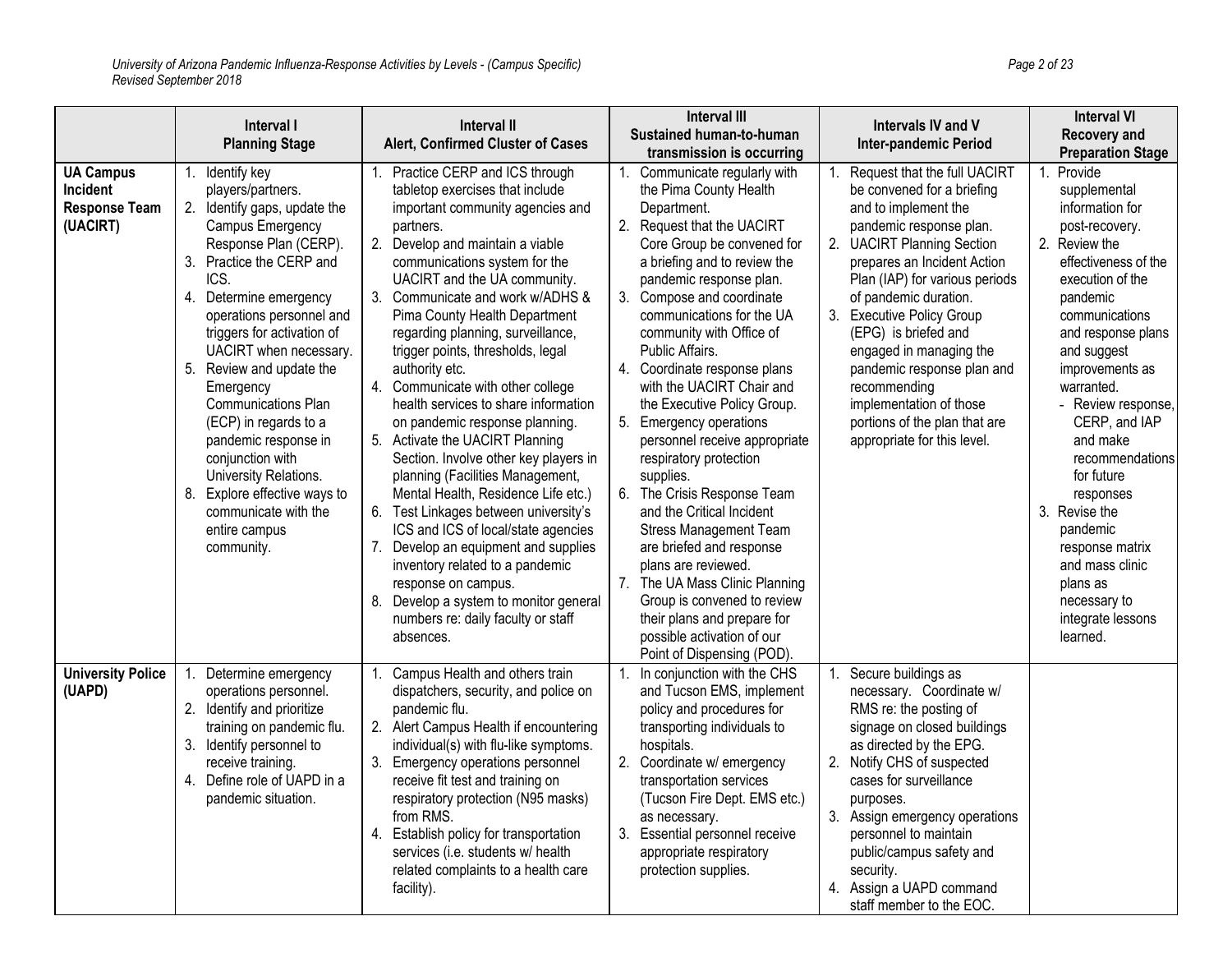|                                                                         | Interval I<br><b>Planning Stage</b>                                                                                                                                                                                                                                                                                                                                                                                                                                                                                                           | <b>Interval II</b><br>Alert, Confirmed Cluster of Cases                                                                                                                                                                                                                                                                                                                                                                                                                                                                                                                                                                                                                                                                                                                                    | <b>Interval III</b><br>Sustained human-to-human<br>transmission is occurring                                                                                                                                                                                                                                                                 | Intervals IV and V<br><b>Inter-pandemic Period</b>                                                                                                                                                                          | <b>Interval VI</b><br><b>Recovery and</b><br><b>Preparation Stage</b>                                                                                                                                                        |
|-------------------------------------------------------------------------|-----------------------------------------------------------------------------------------------------------------------------------------------------------------------------------------------------------------------------------------------------------------------------------------------------------------------------------------------------------------------------------------------------------------------------------------------------------------------------------------------------------------------------------------------|--------------------------------------------------------------------------------------------------------------------------------------------------------------------------------------------------------------------------------------------------------------------------------------------------------------------------------------------------------------------------------------------------------------------------------------------------------------------------------------------------------------------------------------------------------------------------------------------------------------------------------------------------------------------------------------------------------------------------------------------------------------------------------------------|----------------------------------------------------------------------------------------------------------------------------------------------------------------------------------------------------------------------------------------------------------------------------------------------------------------------------------------------|-----------------------------------------------------------------------------------------------------------------------------------------------------------------------------------------------------------------------------|------------------------------------------------------------------------------------------------------------------------------------------------------------------------------------------------------------------------------|
| <b>Facilities</b><br><b>Management</b><br>(FM)                          | 1. Determine emergency<br>operations personnel.<br>2. Work with pandemic<br>planning staff to discuss<br>FM role in pandemic<br>planning.                                                                                                                                                                                                                                                                                                                                                                                                     | Identify essential buildings and their<br>maintenance needs in an<br>emergency.<br>2. Establish facility decontamination<br>procedures by cleaning staff<br>3.<br>Emergency operations personnel<br>receive N95 mask fit testing and<br>training on respiratory protection<br>from RMS.<br>Coordinate w/ UACIRT and Incident<br>4.<br>Commander to identify building<br>capacities, resources, etc.                                                                                                                                                                                                                                                                                                                                                                                        | <b>Emergency operations</b><br>personnel receive appropriate<br>respiratory protection<br>supplies.<br>2. Maintain communications w/<br>IC.<br>3. Review pandemic response<br>procedures.                                                                                                                                                    | Implement pandemic<br>response procedures as<br>indicated.<br>2. Post signage on secured<br>buildings/coordination with<br>campus police.<br>3. Maintain 24-hour emergency<br>staff in case of emergency<br>facility needs. |                                                                                                                                                                                                                              |
| <b>Risk</b><br><b>Management</b><br><b>Services</b><br>(RMS)            | 1. Participate in pandemic<br>planning process.<br>2. Work w/ key players to<br>determine the number of<br>N95's and other public<br>health supplies (surgical<br>masks, hand sanitizers,<br>etc.) to purchase.<br>3. Discuss liability insurance<br>for mass clinic on campus<br>(possibly covered under<br>federal law).<br>4. Assist RLSS if necessary<br>with identifying labs with<br>potentially hazardous<br>chemical or biological<br>reagents that will require<br>care should there be a<br>closure or severe loss of<br>personnel. | Assess respiratory protection plan<br>and resources.<br>2. Assess the need for purchasing and<br>stockpiling essential supplies and<br>equipment.<br>3.<br>Evaluate capacity for large<br>hazardous material and for<br>biohazard waste disposal.<br>Emergency operations/personnel<br>4.<br>receive N95 mask fit testing and<br>training in respiratory protection<br>Coordinate with ITSOC, the planning<br>group chair, and communications<br>team to develop travel advisories to<br>notify faculty & staff travelers<br>returning from affected regions or<br>entering an affected campus to limit<br>their exposure to others and watch<br>for signs of infection, as well as what<br>to do if they become ill.<br>Maintain communications with<br>6.<br>appropriate UACIRT members. | Review pandemic response<br>procedures.<br>2. Coordinate with ITSOC,<br>planning group chair and<br>communications team to<br>prepare and communicate<br>updated travel advisories if<br>needed.<br>3. Arrange for additional medical<br>waste pickups.<br>4. Essential personnel receive<br>appropriate respiratory<br>protection supplies. | Implement pandemic<br>1.<br>response procedures.                                                                                                                                                                            | Work with ITSOC<br>$\mathbf 1$<br>to revise travel-<br>related<br>containment<br>measures if<br>appropriate.<br>2. Coordinate<br>financial/cost<br>recovery with<br>appropriate<br>agencies<br>(insurance,<br>federal, etc.) |
| President's<br>Office and the<br><b>Executive Policy</b><br>Group (EPG) | Determine emergency<br>1.<br>operations personnel.<br>2. Brief and Work with the<br><b>UACIRT Executive Policy</b><br>Group to develop<br>pandemic response P&Ps<br>as indicated/needed.                                                                                                                                                                                                                                                                                                                                                      | Receive information from UACIRT<br>1.<br>Chair and Pandemic Response<br>Planning Group.<br>Provide regular updates to the EPG<br>2.<br>Review content of internal and<br>external public information bulletins<br>and announcements. Work with<br>University Relations to select                                                                                                                                                                                                                                                                                                                                                                                                                                                                                                           | EPG is briefed by the UACIRT<br>1.<br>Pandemic Response Planning<br>Group with a review of the<br>pandemic response plan and<br>current situation.<br>2. Evaluate information on<br>institutional effects of the                                                                                                                             | EPG Implements the<br>pandemic response plan.<br>2. Communication and<br>coordination with ABOR, ASU<br>and NAU.<br>3. President participates in<br>communications to the public,<br>media and U of A community             | 1. Monitor the UA<br><b>Business</b><br>Continuity and<br><b>Disaster Recovery</b><br>Plan<br>2. Revise travel-<br>related<br>containment                                                                                    |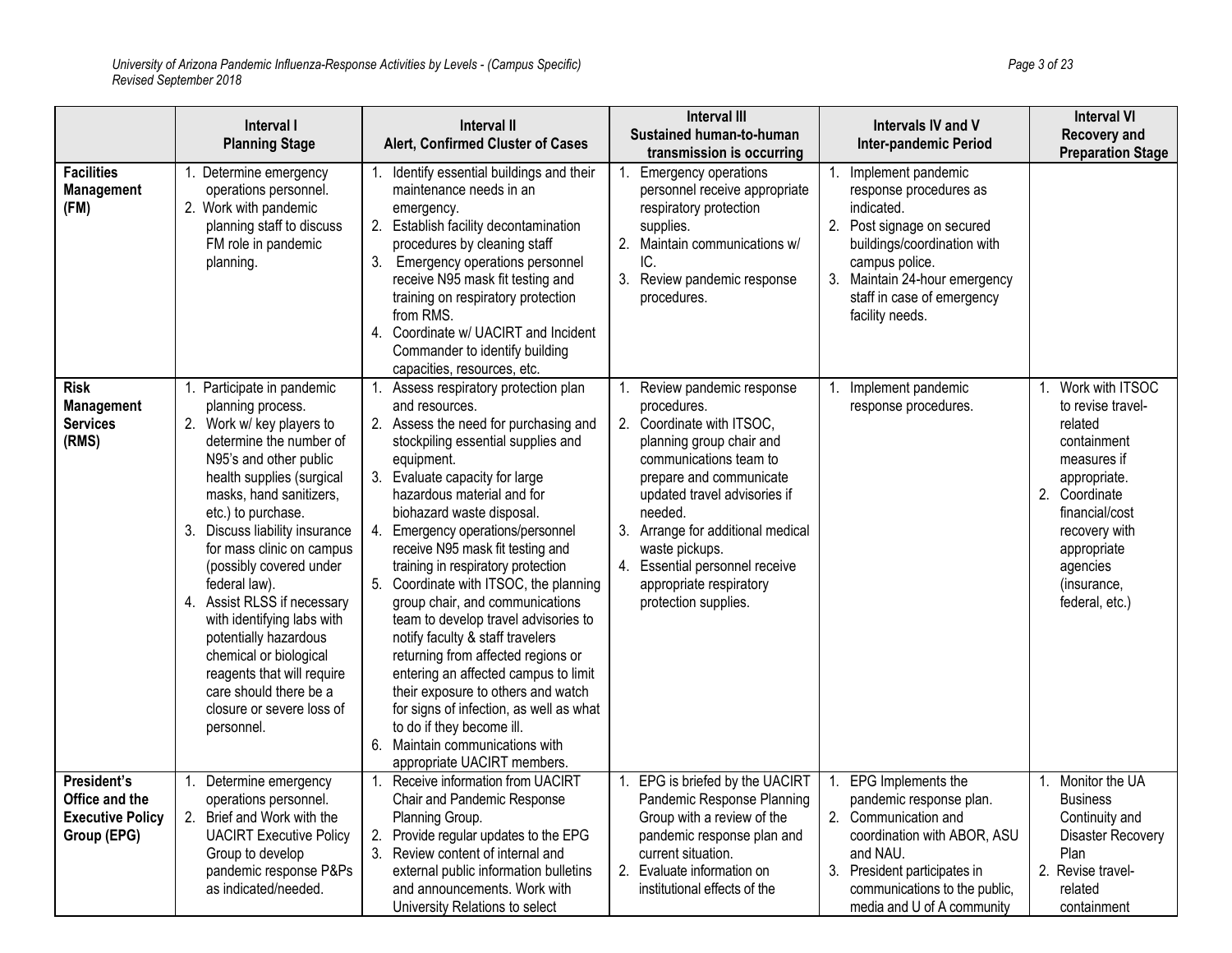| Interval I<br><b>Planning Stage</b>                                                                                                                                                                                                                                                                                                                                                                                                                                                                                                                                                                                                                                                                                                                                          | Interval II<br>Alert, Confirmed Cluster of Cases                                                                                                                                                                                                                                                                                                                                                                                                                                                                                                                                                                                                                                                                                                                                                                                                                                                                                                                                                                                                                                                                                                                                                                                                                                                                                                       | <b>Interval III</b><br>Sustained human-to-human<br>transmission is occurring                                                                                                                                                                                                                                                                          | <b>Intervals IV and V</b><br><b>Inter-pandemic Period</b>                                                                                                                                                                                                                                                                                                                                                                                                                                                                                            | <b>Interval VI</b><br>Recovery and<br><b>Preparation Stage</b>                                                                                                                                                                                                                                                                       |
|------------------------------------------------------------------------------------------------------------------------------------------------------------------------------------------------------------------------------------------------------------------------------------------------------------------------------------------------------------------------------------------------------------------------------------------------------------------------------------------------------------------------------------------------------------------------------------------------------------------------------------------------------------------------------------------------------------------------------------------------------------------------------|--------------------------------------------------------------------------------------------------------------------------------------------------------------------------------------------------------------------------------------------------------------------------------------------------------------------------------------------------------------------------------------------------------------------------------------------------------------------------------------------------------------------------------------------------------------------------------------------------------------------------------------------------------------------------------------------------------------------------------------------------------------------------------------------------------------------------------------------------------------------------------------------------------------------------------------------------------------------------------------------------------------------------------------------------------------------------------------------------------------------------------------------------------------------------------------------------------------------------------------------------------------------------------------------------------------------------------------------------------|-------------------------------------------------------------------------------------------------------------------------------------------------------------------------------------------------------------------------------------------------------------------------------------------------------------------------------------------------------|------------------------------------------------------------------------------------------------------------------------------------------------------------------------------------------------------------------------------------------------------------------------------------------------------------------------------------------------------------------------------------------------------------------------------------------------------------------------------------------------------------------------------------------------------|--------------------------------------------------------------------------------------------------------------------------------------------------------------------------------------------------------------------------------------------------------------------------------------------------------------------------------------|
| *Policies and Procedures to<br>Consider:<br>a. Isolation and<br>Quarantine<br><b>Travel Restrictions</b><br>b.<br><b>Class Cancellations</b><br>C.<br>or Campus Closure<br>d. Student/Employee<br>Absence<br>e. Stockpiling<br><b>Student Housing</b><br><b>Infection Control</b><br>g.<br>Liability and<br>h.<br>Credentialing<br>Requiring direct<br>j.<br>deposit of paychecks<br>Effect on conditions of<br>employment for<br>lengthy closures<br>k. Flexible workplace<br>issues<br>Return to work<br>approval<br>m. Compensation<br>n. Adjustments to the<br>academic calendar<br>o. Alternate teaching<br>sites and/or methods.<br>3. Include UA South, the<br><b>Phoenix Biomedical</b><br>Campus, and other off-<br>campus locations in any<br>planning activities. | appropriate university<br>spokesperson(s) for media<br>reporting.<br>4.<br>Emergency operations personnel<br>receive N95 mask fit testing and<br>training in respiratory protection from<br>RMS.<br>5. Begin assessing whether to restrict<br>official or school related travel of<br>faculty, staff and students into areas<br>of the pandemic based on CDC and<br>World Health Organization (WHO)<br>recommendations, put forth by<br>ITSOC.<br>6. Identify the institutional procedures<br>and resources available and needed<br>to assure the continuity of<br>instruction, research and related<br>operations for students and<br>employees in the event of large<br>scale absenteeism. Issues to be<br>address include:<br>- Alternatives to classroom<br>instruction<br>Departmental procedures for<br>combining or sharing classes<br>and teaching responsibilities<br>Flexibility re: student absences<br>Maintaining ongoing lab based<br>research projects<br>7. In conjunction with the UACIRT,<br>Develop a system to monitor general<br>numbers re: daily faculty or staff<br>absences.<br>8. In conjunction with the UACIRT,<br>Develop triggers for making the<br>decisions to close down all or parts<br>of the university. Issues included<br>here are:<br>a. Policy on deadlines for tuition,<br>financial assistance, fees, fines, | scenario and set response<br>priorities as appropriate<br>3. Emergency operations<br>personnel receive appropriate<br>respiratory protection supplies<br>from RMS.<br>4. Revise travel restrictions as<br>appropriate based on updated<br><b>ITSOC and CDC</b><br>recommendations.<br>5. Communication and<br>coordination with ABOR, ASU<br>and NAU. | is handled as per the Crisis<br>Communications Plan.<br>4. Restrict movement on and off<br>campus for activities/athletic<br>events if advised to do so by<br>the PCHD and/or ADHS.<br>5. Authorize temporary<br>suspension of classes or<br>closure if indicated based on<br>pre-determined triggers. A key<br>issue here is communicating<br>advanced warning and then<br>timely sharing of closure and<br>resumption of business<br>information.<br>6. Implement the UA Business<br><b>Continuity and Disaster</b><br>Recovery Plan as indicated. | measures if<br>appropriate.<br>3. In conjunction with<br>the UACIRT,<br>review the<br>effectiveness of the<br>execution of the<br>pandemic<br>communications<br>and response plans<br>and suggest<br>improvements as<br>warranted.<br>- Review response,<br>CERP, and IAP<br>and make<br>recommendations<br>for future<br>responses. |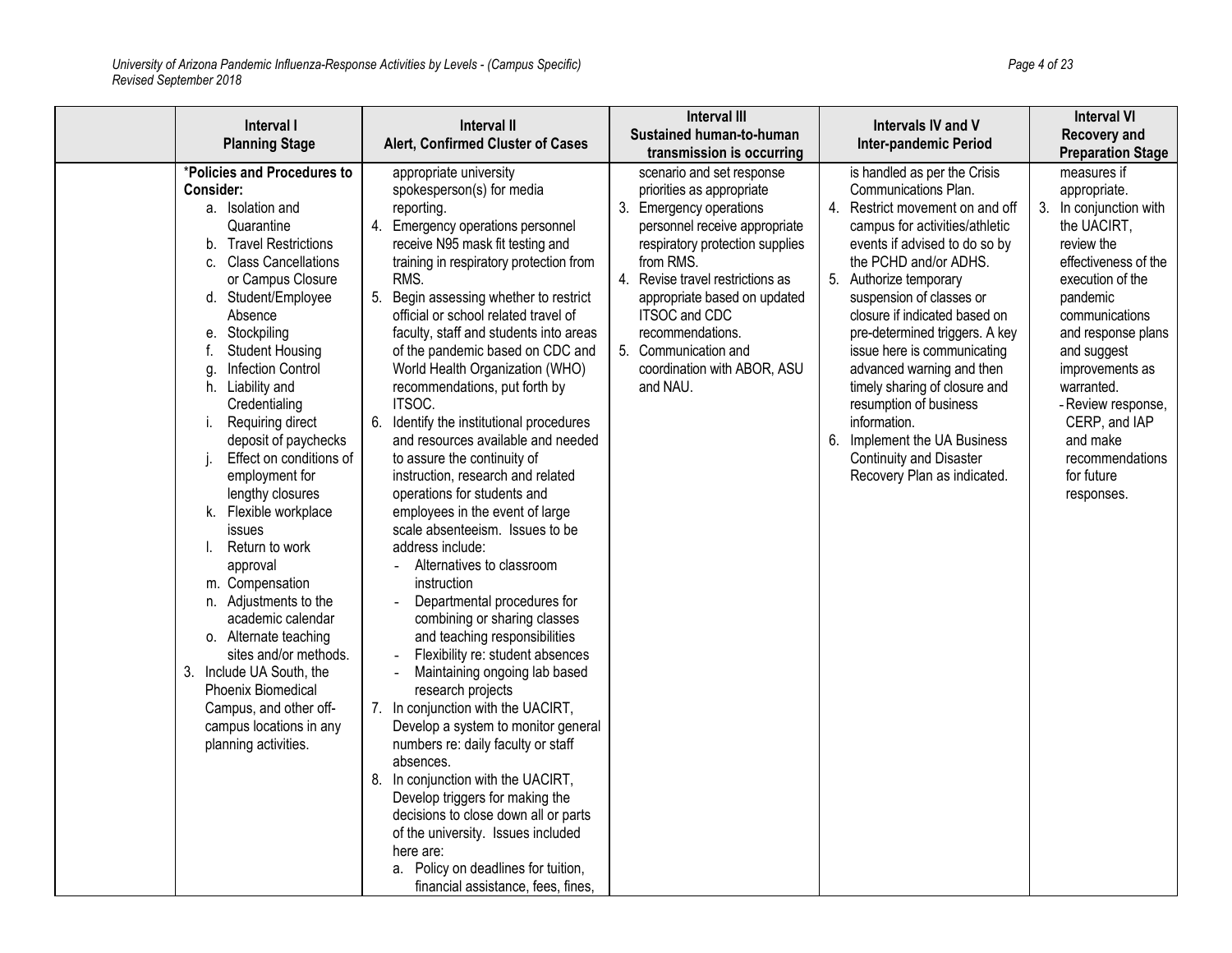|                                                                                   | Interval I<br><b>Planning Stage</b>                                                                                                                                                                                                                                                                                                                                                                                                                                                                                                                                                                                                                                                                                                                                                                       | Interval II<br>Alert, Confirmed Cluster of Cases                                                                                                                                                                                                                                                                                                                                                                                                                                                                                                                                                                                                                                                                                                                                                                                                                                                                                                                                                                                                                                                                                                                                                                                                                                    | <b>Interval III</b><br>Sustained human-to-human<br>transmission is occurring                                                                                                                                                                                                                                                                                                                                                                                                                                                                                                                                                                                                                         | Intervals IV and V<br><b>Inter-pandemic Period</b>                                                                                                       | <b>Interval VI</b><br>Recovery and<br><b>Preparation Stage</b>                                                                                                                                                                     |
|-----------------------------------------------------------------------------------|-----------------------------------------------------------------------------------------------------------------------------------------------------------------------------------------------------------------------------------------------------------------------------------------------------------------------------------------------------------------------------------------------------------------------------------------------------------------------------------------------------------------------------------------------------------------------------------------------------------------------------------------------------------------------------------------------------------------------------------------------------------------------------------------------------------|-------------------------------------------------------------------------------------------------------------------------------------------------------------------------------------------------------------------------------------------------------------------------------------------------------------------------------------------------------------------------------------------------------------------------------------------------------------------------------------------------------------------------------------------------------------------------------------------------------------------------------------------------------------------------------------------------------------------------------------------------------------------------------------------------------------------------------------------------------------------------------------------------------------------------------------------------------------------------------------------------------------------------------------------------------------------------------------------------------------------------------------------------------------------------------------------------------------------------------------------------------------------------------------|------------------------------------------------------------------------------------------------------------------------------------------------------------------------------------------------------------------------------------------------------------------------------------------------------------------------------------------------------------------------------------------------------------------------------------------------------------------------------------------------------------------------------------------------------------------------------------------------------------------------------------------------------------------------------------------------------|----------------------------------------------------------------------------------------------------------------------------------------------------------|------------------------------------------------------------------------------------------------------------------------------------------------------------------------------------------------------------------------------------|
| <b>University</b><br><b>Communications</b><br>/Office of Public<br><b>Affairs</b> | Determine emergency<br>operations personnel and<br>chain of command.<br>Explore options for key<br>personnel to work<br>remotely.<br>2. Identify primary<br>spokesperson for media.<br>3. Draft prevention<br>messages about<br>proactive efforts at UA to<br>prevent or contain a<br>pandemic with links to<br>appropriate state &<br>federal websites.<br>4. Identify technical experts<br>(for web, phone<br>messages, video/audio<br>support).<br>5. Begin planning a<br>pandemic response<br>section linked from the<br>main UA website.<br>6. Coordinate with<br>colleagues at<br>county/state re: plan for<br>emergency<br>communications.<br>7. Test communication<br>systems (websites,<br>listservs, mass voice mail,<br>$etc.$ )<br>8. Help plan/promote a<br>public forum on pandemic<br>flu. | drop/add, refunds, final grade<br>submission, etc.<br>Impact of temporary closure on<br>$b$ .<br>student progress and remedies<br>available to mitigate this impact.<br>Draft internal and external messages,<br>1.<br>with the planning group chairperson,<br>and coordinate distribution to key<br>audiences. Post information on<br>pandemic response website and<br>share via UAlert and social media.<br>2.<br>Emergency operations personnel<br>receive N95 mask fit testing and<br>training in respiratory protection from<br>RMS.<br>3.<br>Provide information to the public via<br>appropriate avenues - can be<br>broadcast via Internet and Arizona<br>Telemedicine Program to sites<br>throughout the state.<br>Provide a list of pandemic experts to<br>4.<br>the media.<br>5. Continue to coordinate with<br>colleagues at other agencies.<br>6.<br>Provide links to key national news<br>stories and relevant information<br>sources on "UA Pandemic Plan" page<br>on UACIRT website.<br>7.<br>Prepare internal/external messages<br>for likely scenarios for use in later<br>stages of the pandemic.<br>Create communications promoting<br>good public health hygiene as an<br>infection control measure and<br>encouraging people to get an annual<br>flu vaccine. | Assemble emergency<br>operations communications<br>personnel to coordinate<br>communications efforts.<br>2. Ensure close coordination with<br>the Office of the President,<br>DOS Office and other campus<br>groups, as well as the Pima<br>County Health Dept. UAMC,<br>Kino, and other government<br>agencies.<br>3. Post and record bulletins and<br>updates on the UA website<br>and UACERT website. Share<br>links via UAlert and social<br>media.<br>4. Follow the UA Campus<br>Emergency Response Plan<br>(CERP), ensuring all<br>emergency communications<br>provide current information.<br>5. Emergency operations<br>personnel receive appropriate<br>respiratory protection<br>supplies. | Follow the Emergency<br>Communications Plan.<br>2. Maintain close and regular<br>contact with the PCHD PIO<br>and the Joint Information<br>Center (JIC). | Handle post<br>1.<br>pandemic<br>communications to<br>key audiences and<br>media.<br>2. Review the<br>effectiveness of the<br>execution of the<br>emergency<br>communications<br>plan and suggest<br>improvements as<br>warranted. |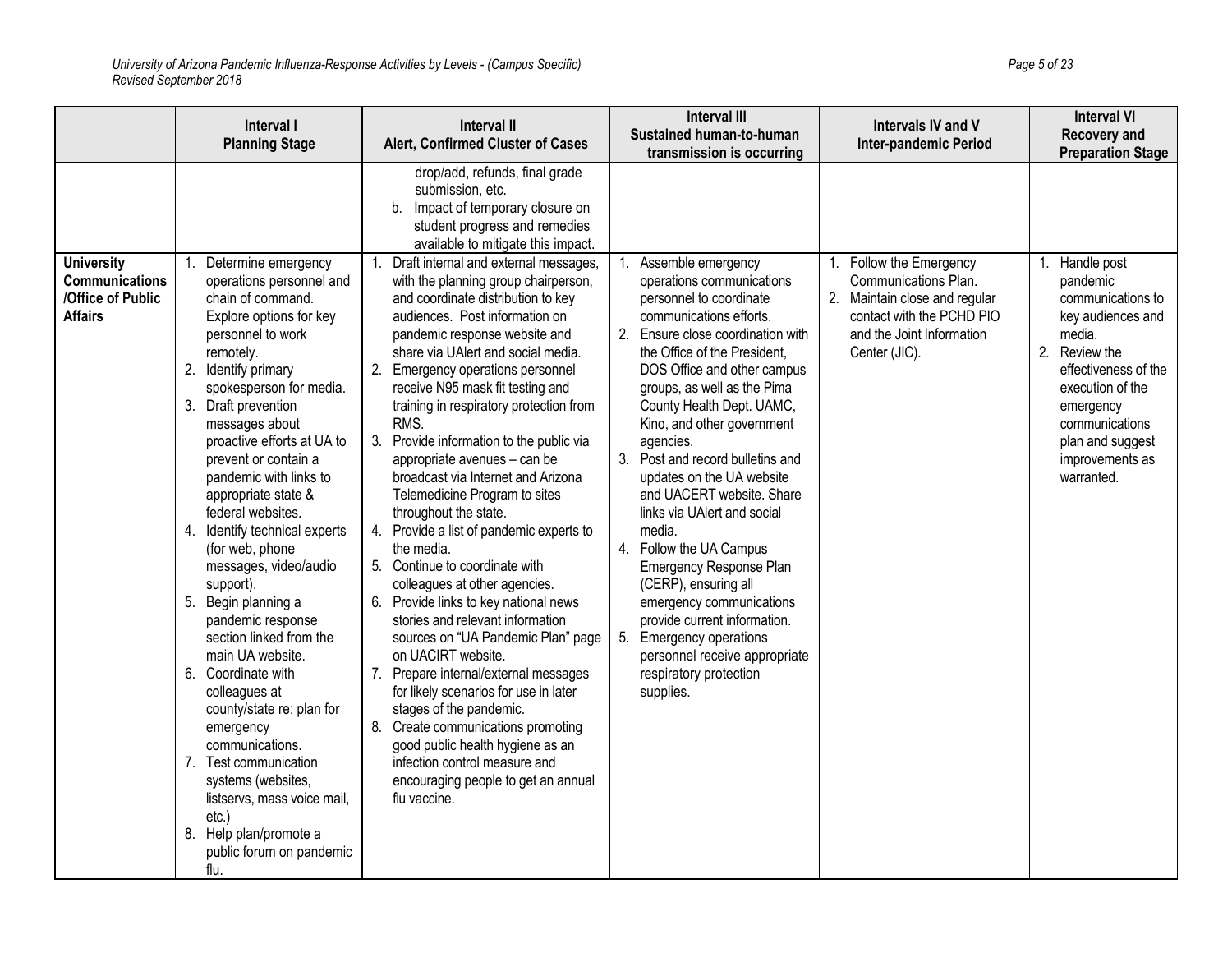|                                                                                                                                  | Interval I<br><b>Planning Stage</b>                                                                                                                                                                                                                                                                                                                                                                                                                                                                                                                                                                                                                                     | <b>Interval II</b><br>Alert, Confirmed Cluster of Cases                                                                                                                                                                                                                                                                                                                                                                                                                                                                                       | <b>Interval III</b><br>Sustained human-to-human<br>transmission is occurring                                                                                                                                                                                                                                                                                                                                                                                                                                                                                                                                                                                        | Intervals IV and V<br><b>Inter-pandemic Period</b>                                                                                                                                                                                                                                                                                                                                                                                                                                                                                                                                                                                                                                  | <b>Interval VI</b><br><b>Recovery and</b><br><b>Preparation Stage</b>                                                                                                                                                                                                                                                                                                                                                                                                                     |
|----------------------------------------------------------------------------------------------------------------------------------|-------------------------------------------------------------------------------------------------------------------------------------------------------------------------------------------------------------------------------------------------------------------------------------------------------------------------------------------------------------------------------------------------------------------------------------------------------------------------------------------------------------------------------------------------------------------------------------------------------------------------------------------------------------------------|-----------------------------------------------------------------------------------------------------------------------------------------------------------------------------------------------------------------------------------------------------------------------------------------------------------------------------------------------------------------------------------------------------------------------------------------------------------------------------------------------------------------------------------------------|---------------------------------------------------------------------------------------------------------------------------------------------------------------------------------------------------------------------------------------------------------------------------------------------------------------------------------------------------------------------------------------------------------------------------------------------------------------------------------------------------------------------------------------------------------------------------------------------------------------------------------------------------------------------|-------------------------------------------------------------------------------------------------------------------------------------------------------------------------------------------------------------------------------------------------------------------------------------------------------------------------------------------------------------------------------------------------------------------------------------------------------------------------------------------------------------------------------------------------------------------------------------------------------------------------------------------------------------------------------------|-------------------------------------------------------------------------------------------------------------------------------------------------------------------------------------------------------------------------------------------------------------------------------------------------------------------------------------------------------------------------------------------------------------------------------------------------------------------------------------------|
| <b>Business Affairs</b><br>(BA): Finance &<br>Purchasing<br><b>Budget Office,</b><br>FSO, Systems<br>Control, and<br><b>PACS</b> | Work with key players in<br>$1_{-}$<br>and outside of Business<br>Affairs (BA) to address<br>necessary financial<br>policies such as direct<br>deposit and en masse<br>tuition refunding.<br>2. Identify response trigger<br>points to initiate<br>emergency finance<br>policies.<br>3. Identify critical people<br>within Business Affairs<br>and maintain their contact<br>information; develop<br>succession plans.<br>4. Departmentally, identify<br>ways to operate critical<br>financial systems from<br>remote locations.<br>5.<br>Departmentally, review<br>and update Business<br>Affairs pandemic<br>response and Continuity<br>of Operation Plans<br>(COOP). | Consider purchasing and stockpiling<br>1.<br>essential supplies, food, etc.<br>2. Provide financial guidance for<br>campus units stockpiling<br>medications, masks, cleaning<br>supplies, food, etc.<br>3.<br>Monitor situation.<br>4.<br>Review pandemic response plans<br>with administrators and staff.<br>5.<br>Review trigger points and financial<br>policies.<br>Test remote system operations.<br>6.<br>Determine and plan for impact and<br>contribution of auxiliary units if they<br>need to support pandemic response<br>efforts. | 1. Provide decision makers with<br>timely financial information on<br>revenue impacts, closure<br>costs, etc.<br>2. Gather required information<br>for possible implementation of<br>mandatory direct deposit or<br>rechargeable prepaid debit<br>cards.<br>3.<br>Communicate with key<br>vendors for ACH and<br>electronic payment<br>information; notify bank(s)<br>with UA P-Card contract.<br>4. PACS will begin stockpiling<br>the 34 <sup>th</sup> Street Warehouse<br>with supplies (water, first aid<br>kits, masks, gloves, etc.)<br>5. Provide financial guidance for<br>campus units stockpiling<br>medications, masks, cleaning<br>supplies, food, etc. | Financial document triage;<br>1.<br>absenteeism may allow only<br>the high priority documents to<br>be processed.<br>2. If conditions warrant, activate<br>mandatory payroll mechanism<br>and/or electronic payment for<br>key vendors.<br>3. Implement remote access for<br>critical financial processes if<br>absenteeism or conditions<br>require.<br>4. Plan for and determine if<br>conditions require marshaling<br>of funds to support response<br>efforts.<br>5. If extended closures or<br>cancellation of semester<br>occurs, be prepared to<br>implement tuition refunding<br>policies en masse<br>6.<br>Make vehicles and staff<br>available to aid in the<br>response. | Work with auxiliary<br>1.<br>units such as<br>Police, Res Life,<br>FM to address<br>deficits caused by<br>service provision.<br>2. Provide<br>supplemental<br>information for<br>post-recovery.<br>3. Utilize log of<br>actions to review<br>the effectiveness of<br>the financial<br>policies, identify<br>gaps in planning,<br>and suggest.<br>improvements<br>Review financial<br>$\overline{4}$ .<br>statements for<br>necessary<br>adjustments for<br>pandemic response<br>expenses. |
| Housing &<br><b>Residential Life</b><br>(HRL)                                                                                    | Participate in pandemic<br>1.<br>planning process.<br>2. Develop pandemic<br>response plans pertinent<br>to the needs and potential<br>situations faced by<br>Housing & Residential<br>Life.<br>3. Determine emergency<br>operations personnel.<br>4. Develop agreements<br>(MOA) with public/private<br>sector to provide services<br>(e.g. facilities for isolation<br>or quarantine if requested                                                                                                                                                                                                                                                                     | Develop plans for handling exposed<br>1.<br>and ill students.<br>2.<br>Emergency operations personnel<br>receive N95 mask fit test and<br>training in respiratory protection from<br>RMS staff.<br>3.<br>Order and stock a supply of surgical<br>masks for use by Housing &<br>Residential Life staff and students in<br>the residence halls if needed.<br>4.<br>Identify roles of essential staff:<br>leadership, communications, food<br>acquisition, maintenance and<br>housekeeping.                                                      | 1. Review the pandemic<br>response plan and implement<br>appropriate portions of the<br>plan.<br>2. Emergency operations<br>personnel receive surgical<br>masks.<br>3. Work with the UACIRT<br>Pandemic Response<br>Planning Group chair and<br>communications team to<br>deliver public health and self-<br>care messages to students<br>living in Residence Life<br>facilities.                                                                                                                                                                                                                                                                                   | 1. Implement the pandemic<br>response plan.<br>2. Communicate regularly with<br>the UACIRT Pandemic<br>Response Planning Group<br>chair regarding the health<br>status of students living in<br>Housing & Residential Life<br>facilities and the response<br>and status of the staff.<br>3. Work with Campus Health to<br>set up a "House Call" system<br>in the residence halls to<br>check on residents and RAs<br>who are ill.                                                                                                                                                                                                                                                   | Ensure appropriate<br>support services<br>(e.g. CAPS,<br>medical, etc.) are<br>in place to support<br>students and staff<br>during the<br>recovery stage.<br>2. Prepare facilities to<br>return to normal<br>operations.<br>3. Conduct an after<br>action review of<br>the response and<br>revise plans as<br>indicated.                                                                                                                                                                  |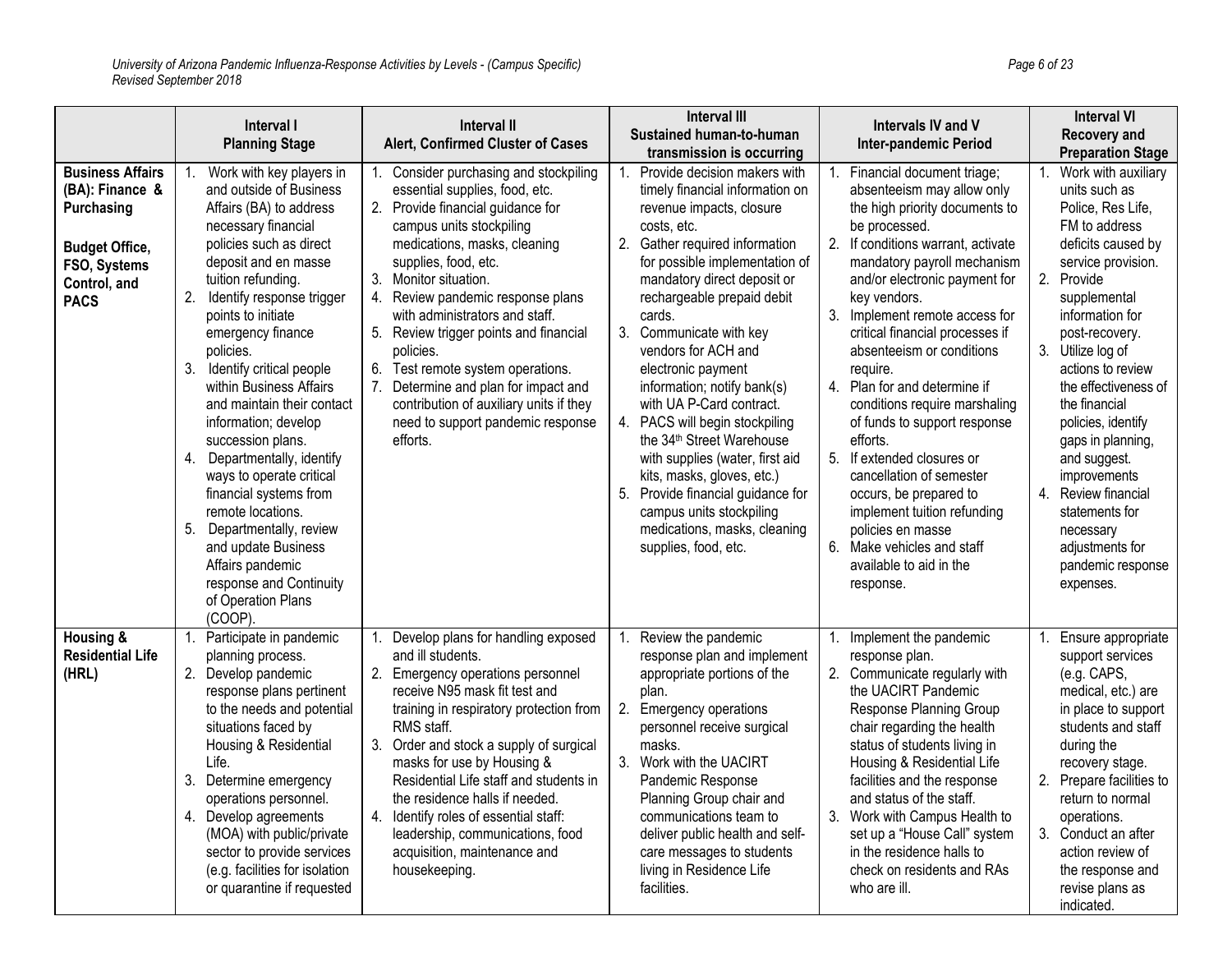|                                                        | Interval I<br><b>Planning Stage</b>                                                                                                                                                                                                                                                                                                                                                        | <b>Interval II</b><br>Alert, Confirmed Cluster of Cases                                                                                                                                                                                                                                                                                                                                                                                                                                                                                                                                                                                                                                                                                                                                                                                                                                        | <b>Interval III</b><br>Sustained human-to-human<br>transmission is occurring                                                                                                                                                                                                                                                                                                                                                                                                                          | Intervals IV and V<br>Inter-pandemic Period                                                                                                                                                                                                                                    | <b>Interval VI</b><br>Recovery and<br><b>Preparation Stage</b>                                                                                                                                                                                                                                                                                                        |
|--------------------------------------------------------|--------------------------------------------------------------------------------------------------------------------------------------------------------------------------------------------------------------------------------------------------------------------------------------------------------------------------------------------------------------------------------------------|------------------------------------------------------------------------------------------------------------------------------------------------------------------------------------------------------------------------------------------------------------------------------------------------------------------------------------------------------------------------------------------------------------------------------------------------------------------------------------------------------------------------------------------------------------------------------------------------------------------------------------------------------------------------------------------------------------------------------------------------------------------------------------------------------------------------------------------------------------------------------------------------|-------------------------------------------------------------------------------------------------------------------------------------------------------------------------------------------------------------------------------------------------------------------------------------------------------------------------------------------------------------------------------------------------------------------------------------------------------------------------------------------------------|--------------------------------------------------------------------------------------------------------------------------------------------------------------------------------------------------------------------------------------------------------------------------------|-----------------------------------------------------------------------------------------------------------------------------------------------------------------------------------------------------------------------------------------------------------------------------------------------------------------------------------------------------------------------|
|                                                        | by the PCHD) during a<br>pandemic.<br>5. Develop agreements with<br>other UA service<br>providers (e.g. FM) for<br>possible reciprocal<br>staffing if needed.                                                                                                                                                                                                                              | 5. Ensure emergency response menu<br>is planned for various degrees of<br>need.<br>6.<br>Determine how to access public<br>health supplies (e.g. surgical masks,<br>hand sanitizers, etc.) when needed.<br>Implement facility decontamination<br>7.<br>procedures by cleaning staff.<br><b>Student Union and Dining Services</b><br>8.<br>and Housing & Residential Life staff<br>to develop a plan for the distribution<br>of food supplies in the residence<br>halls if needed.<br>9. Emergency operations personnel<br>receive the current influenza<br>vaccine.                                                                                                                                                                                                                                                                                                                            | 4. Notify the CHS of suspected<br>cases for surveillance<br>purposes.                                                                                                                                                                                                                                                                                                                                                                                                                                 |                                                                                                                                                                                                                                                                                |                                                                                                                                                                                                                                                                                                                                                                       |
| <b>Student Union</b><br>and Dining<br>Services (SU/DS) | Participate in pandemic<br>1.<br>planning process.<br>2.<br>Develop pandemic<br>response plans<br>pertinent to the needs<br>and potential situations<br>faced by Student Union<br>and Dining Services.<br>3.<br>Determine emergency<br>operations personnel.<br>Develop agreements<br>4.<br>with other UA service<br>providers (e.g. FM) for<br>possible reciprocal<br>staffing if needed. | 1.<br>Develop plans for handling<br>exposed and ill students.<br>2.<br>Emergency operations personnel<br>receive N95 mask fit test and<br>training in respiratory protection<br>from RMS staff.<br>3.<br>Order and stock a supply of<br>surgical masks for use by Student<br>Union and Dining Services staff<br>and customers if needed.<br>Identify roles of essential staff:<br>4.<br>leadership, communications, food<br>acquisition, maintenance and<br>housekeeping.<br>5.<br>Ensure emergency response menu<br>is planned for various degrees of<br>need.<br>6.<br>Determine how to access public<br>health supplies (e.g. surgical<br>masks, hand sanitizers, etc.) when<br>needed.<br>7.<br>Implement facility decontamination<br>procedures by cleaning staff.<br><b>Student Union and Dining Services</b><br>8.<br>and Housing & Residential Life<br>staff to develop a plan for the | Review the pandemic<br>1.<br>response plan and<br>implement appropriate<br>portions of the plan.<br>2.<br><b>Emergency operations</b><br>personnel receive surgical<br>masks.<br>Work with the UACIRT<br>3.<br>Pandemic Response<br>Planning Group chair and<br>communications team, and<br>the CHS to deliver public<br>health and self-care<br>messages in Student Union<br>and Dining Services<br>facilities.<br>Notify the CHS of suspected<br>4.<br>employee cases for<br>surveillance purposes. | Implement the pandemic<br>1.<br>response plan.<br>2.<br>Communicate regularly with<br>the UACIRT Pandemic<br>Response Planning Group<br>chair regarding the status of<br><b>Student Union and Dining</b><br>Services facilities and the<br>absenteeism status of the<br>staff. | Ensure<br>1.<br>appropriate<br>support services<br>(e.g. CAPS,<br>medical, etc.) are<br>in place to<br>support Student<br>Union and Dining<br>Services staff<br>during the<br>recovery stage.<br>2.<br>Prepare facilities<br>to return to<br>normal<br>operations.<br>3.<br>Conduct an after<br>action review of<br>the response and<br>revise plans as<br>indicated. |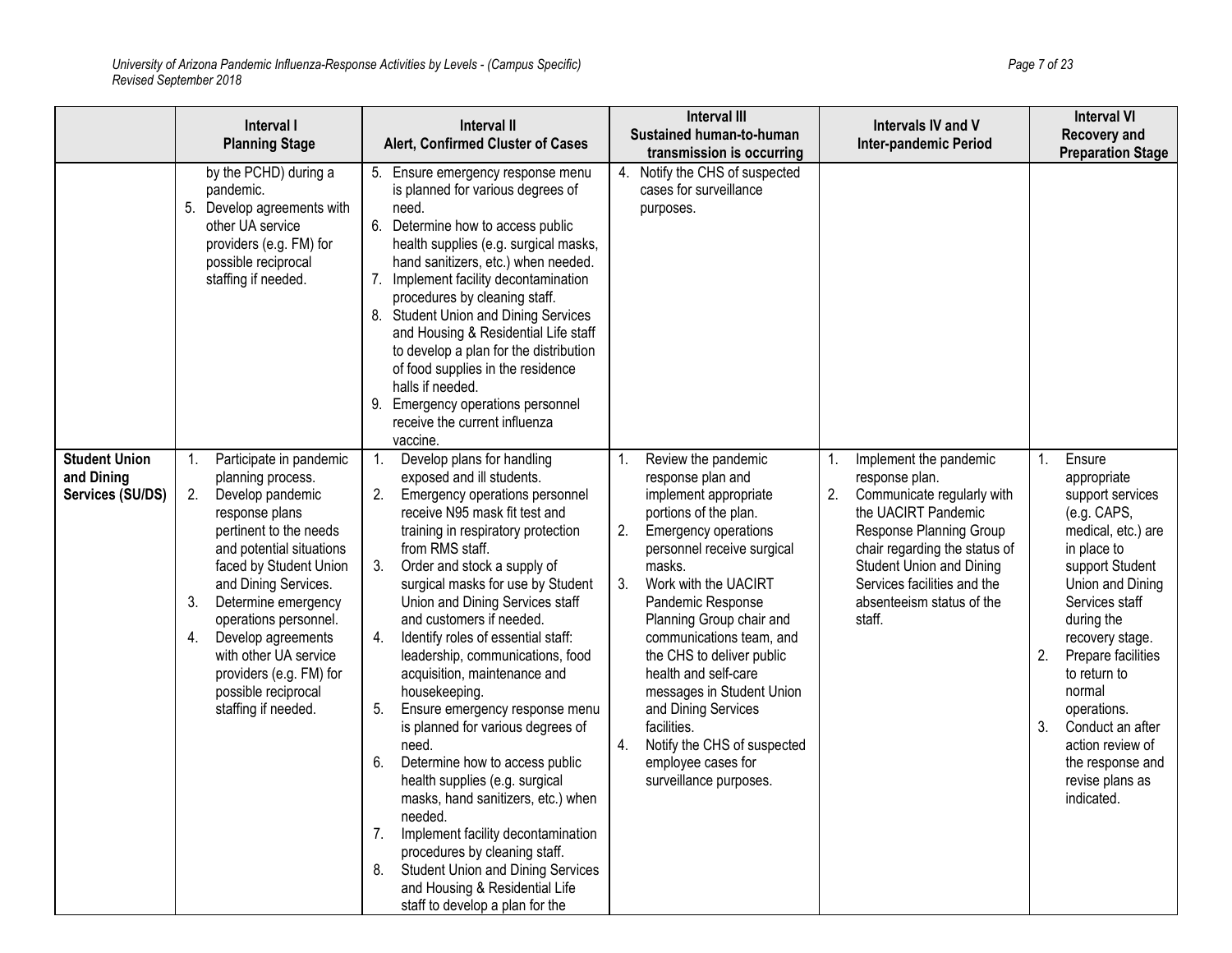|                                                   | Interval I<br><b>Planning Stage</b>                                                                                                                                                                                                                                                                                                                                                                                                                                                                                                                                                                                                                                                                                                                                                                                                                                                                            | <b>Interval II</b><br>Alert, Confirmed Cluster of Cases                                                                                                                                                                                                                                                                                                                                                                                                                                                                                                                                                                                                                                                                                                                                                                                                                                                                                                                                                                                                                                                                                                                                                                               | <b>Interval III</b><br><b>Sustained human-to-human</b><br>transmission is occurring                                                                                                                                                                                                                                                                                                                                                                                                                                                                                                                                                                                                                                                                                                                                                                                                                                                                                                     | <b>Intervals IV and V</b><br><b>Inter-pandemic Period</b>                                                                                                                                                                                                                                                                                                                                                                                                                                                                                                                                                                                                                                                                                                                                                                                                                                              | <b>Interval VI</b><br>Recovery and<br><b>Preparation Stage</b>                                                                                                                                                                                                   |
|---------------------------------------------------|----------------------------------------------------------------------------------------------------------------------------------------------------------------------------------------------------------------------------------------------------------------------------------------------------------------------------------------------------------------------------------------------------------------------------------------------------------------------------------------------------------------------------------------------------------------------------------------------------------------------------------------------------------------------------------------------------------------------------------------------------------------------------------------------------------------------------------------------------------------------------------------------------------------|---------------------------------------------------------------------------------------------------------------------------------------------------------------------------------------------------------------------------------------------------------------------------------------------------------------------------------------------------------------------------------------------------------------------------------------------------------------------------------------------------------------------------------------------------------------------------------------------------------------------------------------------------------------------------------------------------------------------------------------------------------------------------------------------------------------------------------------------------------------------------------------------------------------------------------------------------------------------------------------------------------------------------------------------------------------------------------------------------------------------------------------------------------------------------------------------------------------------------------------|-----------------------------------------------------------------------------------------------------------------------------------------------------------------------------------------------------------------------------------------------------------------------------------------------------------------------------------------------------------------------------------------------------------------------------------------------------------------------------------------------------------------------------------------------------------------------------------------------------------------------------------------------------------------------------------------------------------------------------------------------------------------------------------------------------------------------------------------------------------------------------------------------------------------------------------------------------------------------------------------|--------------------------------------------------------------------------------------------------------------------------------------------------------------------------------------------------------------------------------------------------------------------------------------------------------------------------------------------------------------------------------------------------------------------------------------------------------------------------------------------------------------------------------------------------------------------------------------------------------------------------------------------------------------------------------------------------------------------------------------------------------------------------------------------------------------------------------------------------------------------------------------------------------|------------------------------------------------------------------------------------------------------------------------------------------------------------------------------------------------------------------------------------------------------------------|
| Campus                                            | 1. Coordinate pandemic                                                                                                                                                                                                                                                                                                                                                                                                                                                                                                                                                                                                                                                                                                                                                                                                                                                                                         | distribution of food supplies in the<br>residence halls if needed.<br>9.<br>Emergency operations personnel<br>receive the current influenza<br>vaccine.<br>Communicate to potential patients<br>1.                                                                                                                                                                                                                                                                                                                                                                                                                                                                                                                                                                                                                                                                                                                                                                                                                                                                                                                                                                                                                                    | Isolate and monitor suspected<br>1.                                                                                                                                                                                                                                                                                                                                                                                                                                                                                                                                                                                                                                                                                                                                                                                                                                                                                                                                                     | Continue to promote<br>1.                                                                                                                                                                                                                                                                                                                                                                                                                                                                                                                                                                                                                                                                                                                                                                                                                                                                              | 1. Revise travel-                                                                                                                                                                                                                                                |
| <b>Health/Medical</b><br><b>Services</b><br>(CHS) | plan with the PCHD and<br>local medical providers<br>and clinics. (SoAZHCC)<br>2. Determine emergency<br>operations personnel and<br>surge capacity.<br>3. In-service training for<br>pandemic flu.<br>4. Plan promotion<br>campaigns on hand-<br>hygiene,<br>coughing/sneezing<br>etiquette and annual flu<br>shots.<br>5. Discuss appropriate<br>social distancing<br>procedures for use on<br>campus.<br>6. Identify alternate points of<br>care provision (internal<br>and external to the<br>current health center).<br>7. Develop inventory list and<br>begin to stockpile<br>supplies necessary for<br>dealing with potentially<br>infected patients (e.g. N-<br>95 masks, surgical<br>masks, hand sanitizers,<br>tissues, gloves).<br>8. Vaccinate staff against<br>seasonal flu.<br>9. Identify resources (food,<br>lodging, etc.) for Campus<br>Health staff if required to<br>stay on campus for an | that if they have influenza symptoms<br>and have traveled to (or have been<br>visited by persons from) affected<br>countries to call the Campus Health<br>Service before coming in for care.<br>2.<br>Establish isolation exam rooms.<br>Follow State and County protocol for<br>3.<br>patient testing.<br>Emergency operations personnel<br>4.<br>receive updated N95 mask fit test<br>and training on respiratory<br>protection.<br>Work with the Pima County Health<br>5.<br>Department for operational plan for<br>surge capacity.<br>6.<br>Develop Evaluation criteria for<br>employees/students potentially<br>exposed.<br>Develop a protocol for monitoring<br>7.<br>and supporting cases in residence<br>halls, and on campus fraternities<br>and sororities.<br>8. Establish protocol for isolation &<br>quarantine authority if appropriate<br>and needed.<br>Develop a plan for providing 24/7<br>9.<br>counseling services for students,<br>faculty and staff including services<br>provided via telephone or the<br>Internet.<br>10. Provide UA administration with a<br>cost estimate for securing supplies<br>for a pandemic response.<br>11. Establish a plan for the continuation<br>of CHS building maintenance and | cases.<br>2. Identify contacts of suspected<br>cases.<br>3. Initiate prophylaxis of<br>contacts if anti-virals are<br>effective and available.<br>4. Establish additional phone<br>triage lines for the Campus<br>Health Service.<br>5. Communicate to students,<br>faculty and staff that if they<br>have flu symptoms to call the<br>CHS before coming in for<br>care - can be directed to<br>alternate clinic sites if<br>appropriate<br>6. Involve Counseling and<br>Psych Services (CAPS) for<br>pre-event counseling for<br>emergency operations<br>personnel - coordinate this<br>under the general MH plan<br>with LWC and/or CISM team.<br>7. Emergency operations<br>personnel receive appropriate<br>respiratory protection<br>supplies.<br>8. Implement Infection Control<br>policies & procedures that<br>help limit the spread of<br>influenza.<br>9. Provide sufficient and<br>accessible infection<br>prevention supplies.<br>10. Administer vaccine when<br>available. | infection prevention and<br>control including hand<br>hygiene, cough/sneeze<br>etiquette, stay at home if ill,<br>etc.<br>2.<br>Communicate to students.<br>faculty and staff that if they<br>have flu symptoms to call the<br>CHS before coming in for<br>care - can be directed to<br>alternate clinic sites if<br>appropriate<br>3.<br>Isolation rooms in Health<br>Center are available if ill<br>students present there.<br>4.<br>Identify patient contacts and<br>refer to primary care<br>physician or Triage nurses<br>for anti-viral prophylaxis if<br>available.<br>5.<br>Set up alternate points of<br>care provision (supplemental<br>clinics) for symptomatic<br>patients or those qualifying<br>for antivirals or the vaccine<br>and provide evaluation and<br>care, or distribute antivirals<br>and vaccine if available from<br>local caches / SNS at these<br>alternate clinic sites. | related<br>containment<br>measures.<br>2. Implement closing<br>of supplemental<br>clinics when<br>appropriate.<br>4. Provide<br>supplemental<br>information for<br>post-recovery.<br>5. Coordinate w/<br>mental health for<br>post pandemic<br>support services. |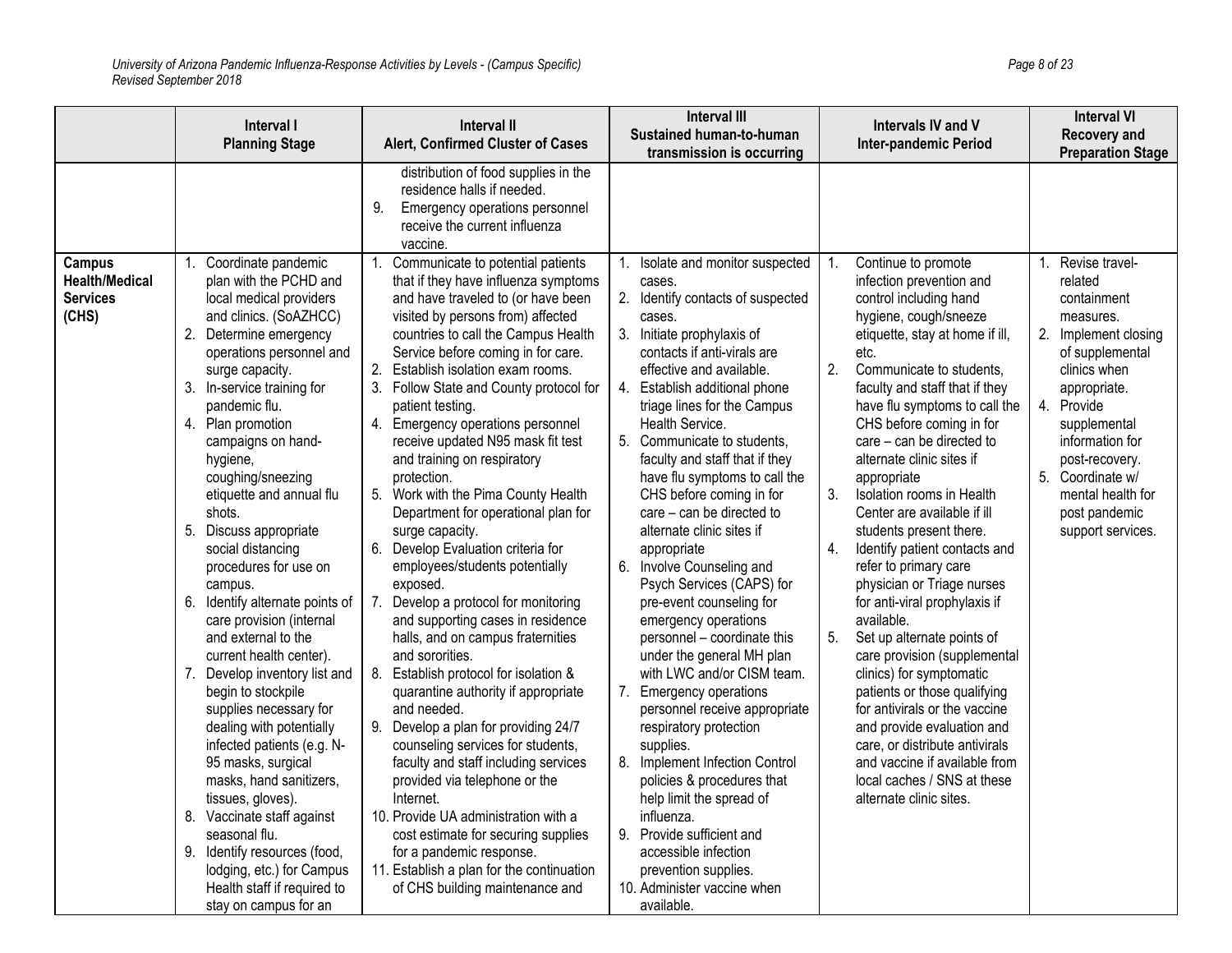|                                                                 | Interval I<br><b>Planning Stage</b>                                                                                                                                                                                                                                                                                                                                                        | <b>Interval II</b><br>Alert, Confirmed Cluster of Cases                                                                                                                                                                                                                                                                                                                                                                                                                                                                                  | <b>Interval III</b><br>Sustained human-to-human<br>transmission is occurring                                                                                                                                                                                                                                                                                                                                                                                            | Intervals IV and V<br><b>Inter-pandemic Period</b>                                                                                                                                                                                                              | <b>Interval VI</b><br>Recovery and<br><b>Preparation Stage</b>                                                                                                                                                                                                                                             |
|-----------------------------------------------------------------|--------------------------------------------------------------------------------------------------------------------------------------------------------------------------------------------------------------------------------------------------------------------------------------------------------------------------------------------------------------------------------------------|------------------------------------------------------------------------------------------------------------------------------------------------------------------------------------------------------------------------------------------------------------------------------------------------------------------------------------------------------------------------------------------------------------------------------------------------------------------------------------------------------------------------------------------|-------------------------------------------------------------------------------------------------------------------------------------------------------------------------------------------------------------------------------------------------------------------------------------------------------------------------------------------------------------------------------------------------------------------------------------------------------------------------|-----------------------------------------------------------------------------------------------------------------------------------------------------------------------------------------------------------------------------------------------------------------|------------------------------------------------------------------------------------------------------------------------------------------------------------------------------------------------------------------------------------------------------------------------------------------------------------|
|                                                                 | extended period of time in<br>response to a pandemic.<br>10. Monitor the CDC, WHO<br>and ACHA websites for<br>information on any<br>evolving pandemic<br>scenarios and responses.                                                                                                                                                                                                          | operational support during a<br>pandemic situation.<br>12. Prepare to implement plans and<br>procedures for mass clinic<br>vaccination and/or medication<br>dispensing if needed.                                                                                                                                                                                                                                                                                                                                                        | 11. Coordinate and communicate<br>procedures/policies regarding<br>travel containment measures<br>(screening travelers from<br>infected areas, etc.)<br>12. Develop a protocol for care of<br>the deceased that addresses<br>storage until notification of<br>family and transfer of<br>remains.                                                                                                                                                                        |                                                                                                                                                                                                                                                                 |                                                                                                                                                                                                                                                                                                            |
| <b>Computing and</b><br><b>Information</b><br><b>Technology</b> | Determine emergency<br>1.<br>operations personnel.<br>2. Preplan IT support for<br>university e-mails,<br>websites etc. in the event<br>of a pandemic situation.<br>3. Identify specialized tools<br>and necessary<br>exceptions, as agreed by<br>the broader planning<br>group, for working and<br>attending class from<br>home.                                                          | Emergency operations personnel<br>receive appropriate respiratory<br>protection supplies.<br>2. Maintain e-mail and internet<br>connectivity.                                                                                                                                                                                                                                                                                                                                                                                            | Arrange for emergency<br>.1<br>telephone lines to be<br>established at EOC, Campus<br>Health, Counseling and<br>Consultation, Deans Offices,<br>Human Resources, and<br>Employee assistance,<br>Residence Life facilities etc.<br>2. Initiate telecommunications<br>emergency response, if<br>needed.<br>3. Maintain e-mail and internet<br>connectivity.<br>4. Maintain relevant<br>administrative systems in a<br>work from home situation.                           | Maintain phone lines.<br>2. Maintain e-mail and Internet<br>connectivity.<br>3. Provide support for faculty<br>administering their courses on<br>line instead of in person.<br>4. Maintain relevant<br>administrative systems in a<br>work from home situation. | Hire and replace<br>1.<br>personnel if<br>needed.                                                                                                                                                                                                                                                          |
| <b>Student Affairs</b><br>and Enrollment<br><b>Management</b>   | 1. Determine emergency<br>operations personnel.<br>2. Draft plans to address<br>needs/support services<br>for students<br>(undergraduates,<br>graduates, Greek houses,<br>Internationals, etc.).<br>3. Coordinate with<br>International Student<br>Services (ISS) regarding<br>international student<br>needs/support and<br>messaging.<br>4. In conjunction with<br>University Relations, | Coordinate w/ International Student<br>1.<br>Services (ISS), ITSOC and the<br>Executive Policy Group to monitor<br>student travelers entering from<br>affected regions.<br>2. Coordinate with ISS regarding<br>messaging and assistance with<br>communications to international<br>students and their families, if<br>necessary.<br>Identify department personnel<br>3.<br>available for telephone support<br>work.<br>Emergency operations personnel<br>4.<br>receive mask fit test and training on<br>respiratory protection from RMS. | Review the pandemic<br>response plan and implement<br>appropriate portions of the<br>plan.<br>2. Assist with provision of<br>information and support via<br>phone for the anticipated<br>increase in pandemic-related<br>phone volume.<br>3. Identify appropriate units and<br>personnel for communicating<br>with families in the event of<br>serious illness or death.<br>4. Emergency operations<br>personnel receive appropriate<br>respirator protection supplies. | Implement the pandemic<br>response plan.<br>2. In conjunction with University<br>Relations and the PFA,<br>communicate key aspects of<br>the plan to students, parents<br>and any other key<br>stakeholders.                                                    | Ensure appropriate<br>support services<br>(e.g. CAPS, DOS,<br>PFA, etc.) are in<br>place to support<br>students, parents<br>and employees<br>during the<br>recovery stage.<br>2. Coordinate the<br>return to normal<br>operations for<br>SAEM units.<br>3. Work with ITSOC<br>to revise travel-<br>related |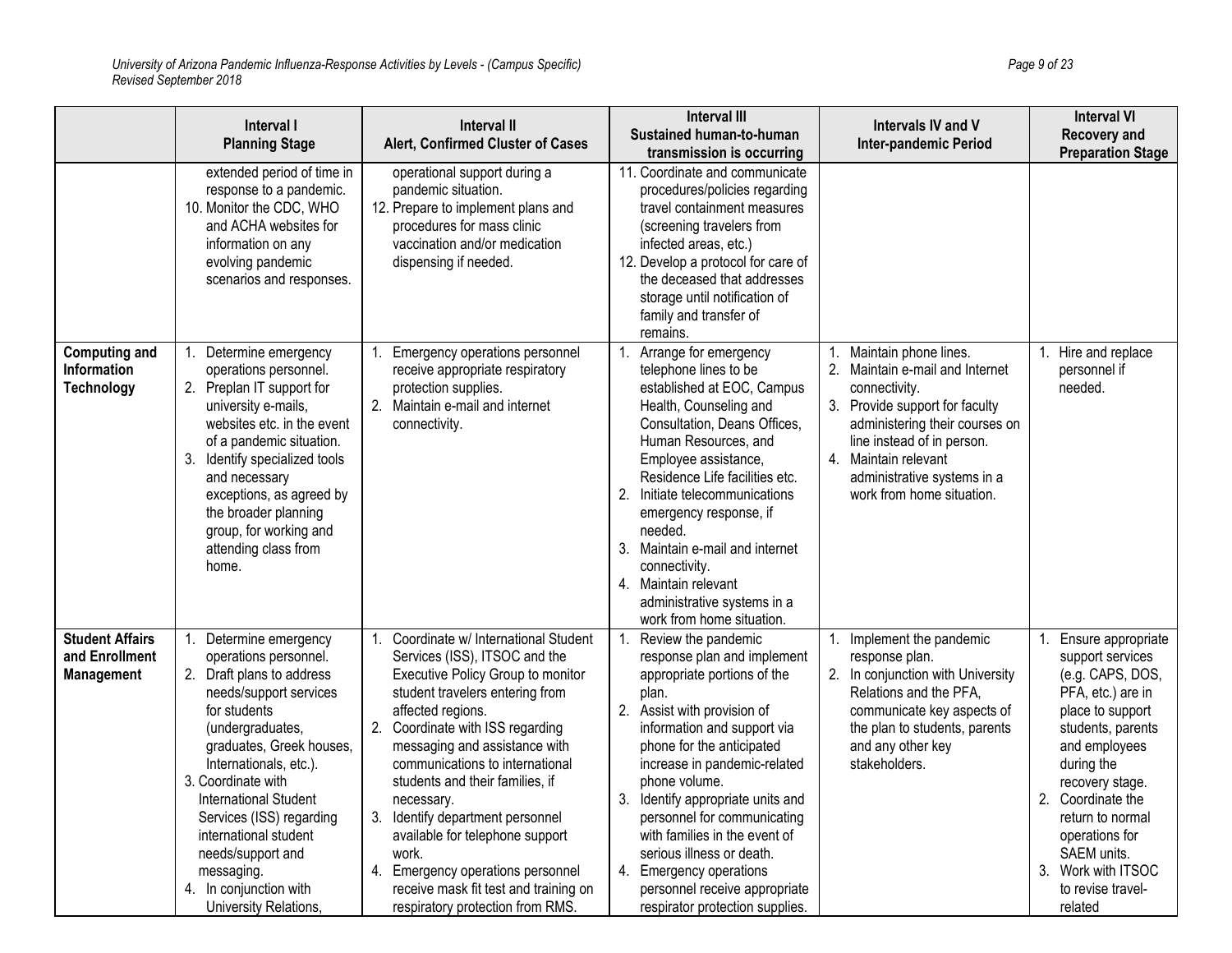|                                   | Interval I<br><b>Planning Stage</b>                                                                                                                                                                                                                                                                                                                                                                                                                                                                                                         | <b>Interval II</b><br>Alert, Confirmed Cluster of Cases                                                                                                                                                                                                                                                                                                                                                                                                                                                                                                                                        | <b>Interval III</b><br><b>Sustained human-to-human</b><br>transmission is occurring                                                                                                                                        | Intervals IV and V<br><b>Inter-pandemic Period</b>                                             | <b>Interval VI</b><br><b>Recovery and</b><br><b>Preparation Stage</b>                                                                                                                                                                                                                                                                          |
|-----------------------------------|---------------------------------------------------------------------------------------------------------------------------------------------------------------------------------------------------------------------------------------------------------------------------------------------------------------------------------------------------------------------------------------------------------------------------------------------------------------------------------------------------------------------------------------------|------------------------------------------------------------------------------------------------------------------------------------------------------------------------------------------------------------------------------------------------------------------------------------------------------------------------------------------------------------------------------------------------------------------------------------------------------------------------------------------------------------------------------------------------------------------------------------------------|----------------------------------------------------------------------------------------------------------------------------------------------------------------------------------------------------------------------------|------------------------------------------------------------------------------------------------|------------------------------------------------------------------------------------------------------------------------------------------------------------------------------------------------------------------------------------------------------------------------------------------------------------------------------------------------|
|                                   | develop a<br>communications plan to<br>communicate key<br>pandemic response<br>information to students,<br>parents and any other<br>key stakeholders.                                                                                                                                                                                                                                                                                                                                                                                       | Develop alternate procedures to<br>5.<br>assure continuity of instructions<br>(web-based distance education,<br>mailed lessons & assignments, etc.)<br>Initiate the communications plan.<br>6.                                                                                                                                                                                                                                                                                                                                                                                                 | 5. The Crisis Response Team<br>and the Critical Incident<br><b>Stress Management Team</b><br>are briefed and response<br>plans are reviewed.                                                                               |                                                                                                | containment<br>measures when<br>appropriate.<br>4.<br>Provide<br>supplemental<br>information for<br>post-recovery.<br>5. Review the<br>effectiveness of the<br>execution of the<br>pandemic<br>communications<br>and response<br>plans.<br>Revise the<br>6.<br>pandemic response<br>matrix as<br>necessary to<br>integrate lessons<br>learned. |
| Human<br><b>Resources</b><br>(HR) | 1. Develop an approved<br>HR communications plan.<br>2. Determine/Identify HR<br>emergency operations<br>personnel; provide<br>University units with a<br>plan/process for<br>identifying unit essential<br>personnel.<br>3. Cross train HR personnel<br>in essential jobs; assist<br>departments/units in<br>developing cross-training<br>plans.<br>4. Develop HR<br>telecommunications<br>capabilities.<br>5. Prepare an HR Business<br>Continuity Plan<br>6. Establish policies for<br>staff, faculty and student<br>sick-leave absences | Establish mandatory sick leave<br>1.<br>policies for employees suspected of<br>being ill or exposed to pandemic<br>influenza.<br>2.<br>Implement policies for absences<br>unique to a pandemic event.<br>3.<br>Implement flexible workplace<br>policies unique to a pandemic flu or<br>all-hazards event.<br>Identify personnel available for HR<br>4.<br>telephone support work.<br>Emergency operations personnel<br>receive fit testing and training on<br>respiratory protection from RMS.<br>Work with UA Central Administration<br>6.<br>regarding a policy requiring direct<br>deposit. | <b>Emergency operations</b><br>personnel receive appropriate<br>respiratory protection<br>supplies.<br>2. Work with University<br>Communications to<br>communicate essential and<br>important information to<br>employees. | Implement modified HR<br>Policies related to pandemic<br>influenza or an all-hazards<br>event. | Provide staff for<br>$\mathbf 1$<br>insurance and<br>medical questions.<br>2. Implement HR<br><b>Business</b><br>Recovery Plan.                                                                                                                                                                                                                |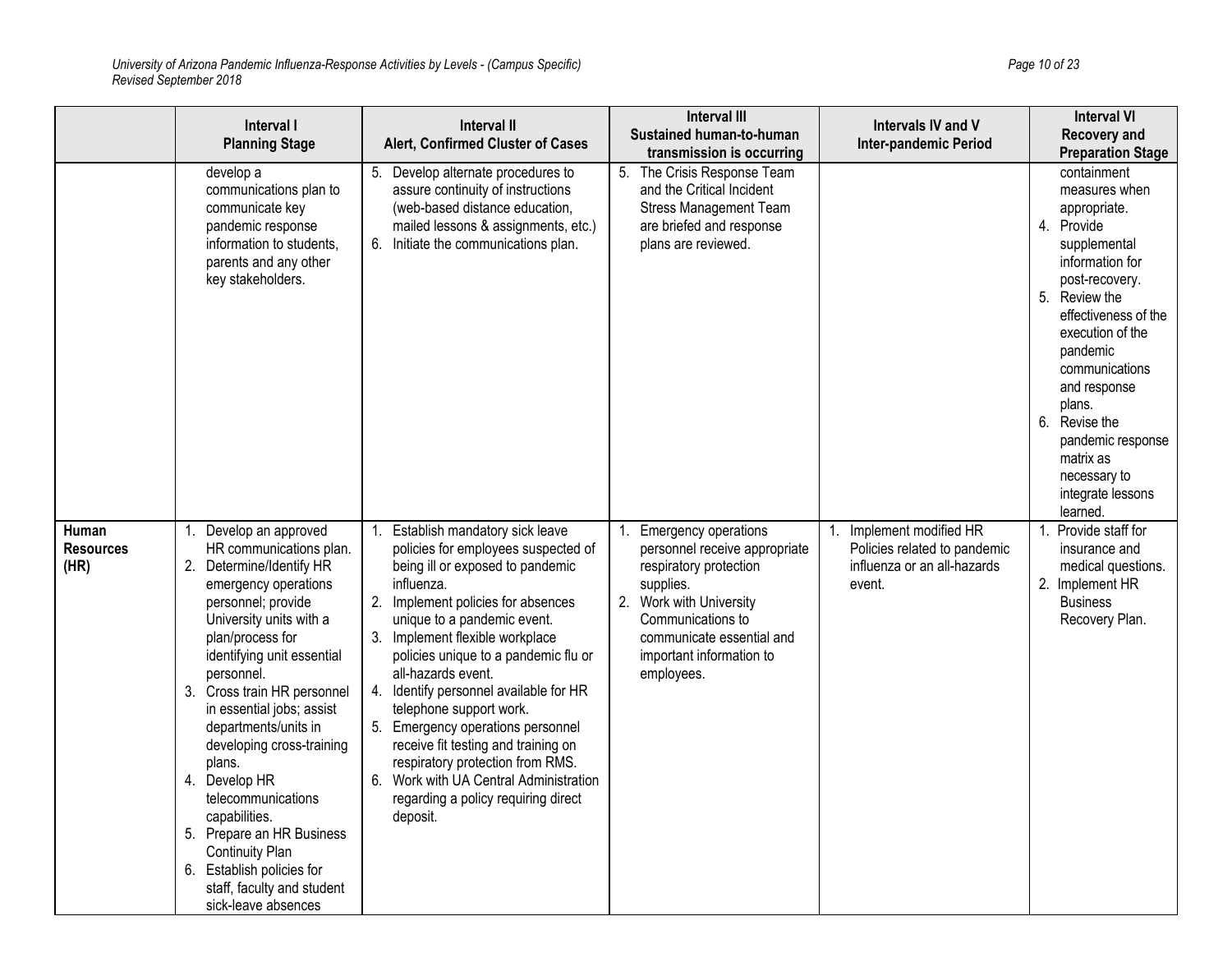*University of Arizona Pandemic Influenza-Response Activities by Levels - (Campus Specific) Page 11 of 23 Revised September 2018*

|                                                                                 | Interval I<br><b>Planning Stage</b>                                                                                                                                                                                                                                                                                                                                                                                                                                                                                                                                                                                                                                                                                                                                                                                                                                   | <b>Interval II</b><br>Alert, Confirmed Cluster of Cases                                                                                                                                                                       | <b>Interval III</b><br>Sustained human-to-human<br>transmission is occurring                                                         | Intervals IV and V<br>Inter-pandemic Period                                                                     | <b>Interval VI</b><br>Recovery and<br><b>Preparation Stage</b>                                   |
|---------------------------------------------------------------------------------|-----------------------------------------------------------------------------------------------------------------------------------------------------------------------------------------------------------------------------------------------------------------------------------------------------------------------------------------------------------------------------------------------------------------------------------------------------------------------------------------------------------------------------------------------------------------------------------------------------------------------------------------------------------------------------------------------------------------------------------------------------------------------------------------------------------------------------------------------------------------------|-------------------------------------------------------------------------------------------------------------------------------------------------------------------------------------------------------------------------------|--------------------------------------------------------------------------------------------------------------------------------------|-----------------------------------------------------------------------------------------------------------------|--------------------------------------------------------------------------------------------------|
|                                                                                 | related to a pandemic flu<br>or all-hazards event.<br>7. Determine HR Decision-<br>Making Process (When to<br>recommend alternate<br>work sites/plans,<br>implement related<br>policies, etc.?)<br>8. Staffing/Staff<br>Management - assist<br>units in determining<br>minimum staffing levels<br>and plans for managing<br>their operations at those<br>reduced staffing levels<br>(develop an HR tool for<br>succession planning).<br>Define/Determine how<br>9.<br>the following policies<br>would be modified during<br>a pandemic flu or all-<br>hazards event:<br>a. Flexible/Alternate<br>workplace<br>b. Return to work<br>Use of Sick Leave<br>C.<br>d. Absence unique to<br>pandemic flu or an all-<br>hazards event<br>e. Compensation<br>f. Pay<br>10. Coordinate with<br>International Faculty &<br>Scholars (IFS) regarding<br>potential communications |                                                                                                                                                                                                                               |                                                                                                                                      |                                                                                                                 |                                                                                                  |
| Mental Health &<br>Psychosocial<br><b>Support for</b><br>business<br>continuity | LWC will:<br>Review and update<br>1.<br>flexible plans for<br>responses, crisis support<br>measures, resilience and<br>educational plans for<br>multiple populations                                                                                                                                                                                                                                                                                                                                                                                                                                                                                                                                                                                                                                                                                                  | LWC will:<br>1. Review response plan & maintain<br>contact with Human Resources and<br>other relevant parties; coordinates<br>as requested w/ the Pandemic<br>Response Planning chair and<br>communications team re: blending | 1. LWC activates response team<br>to meet and conduct internal<br>briefing to review response<br>plans in coordination with<br>CAPS. | LWC will:<br>1. Implement the pandemic<br>response plan with the<br>response team in<br>coordination with CAPS; | LWC continues to:<br>1. Provide<br>appropriate<br>counseling and<br>referrals post-<br>recovery. |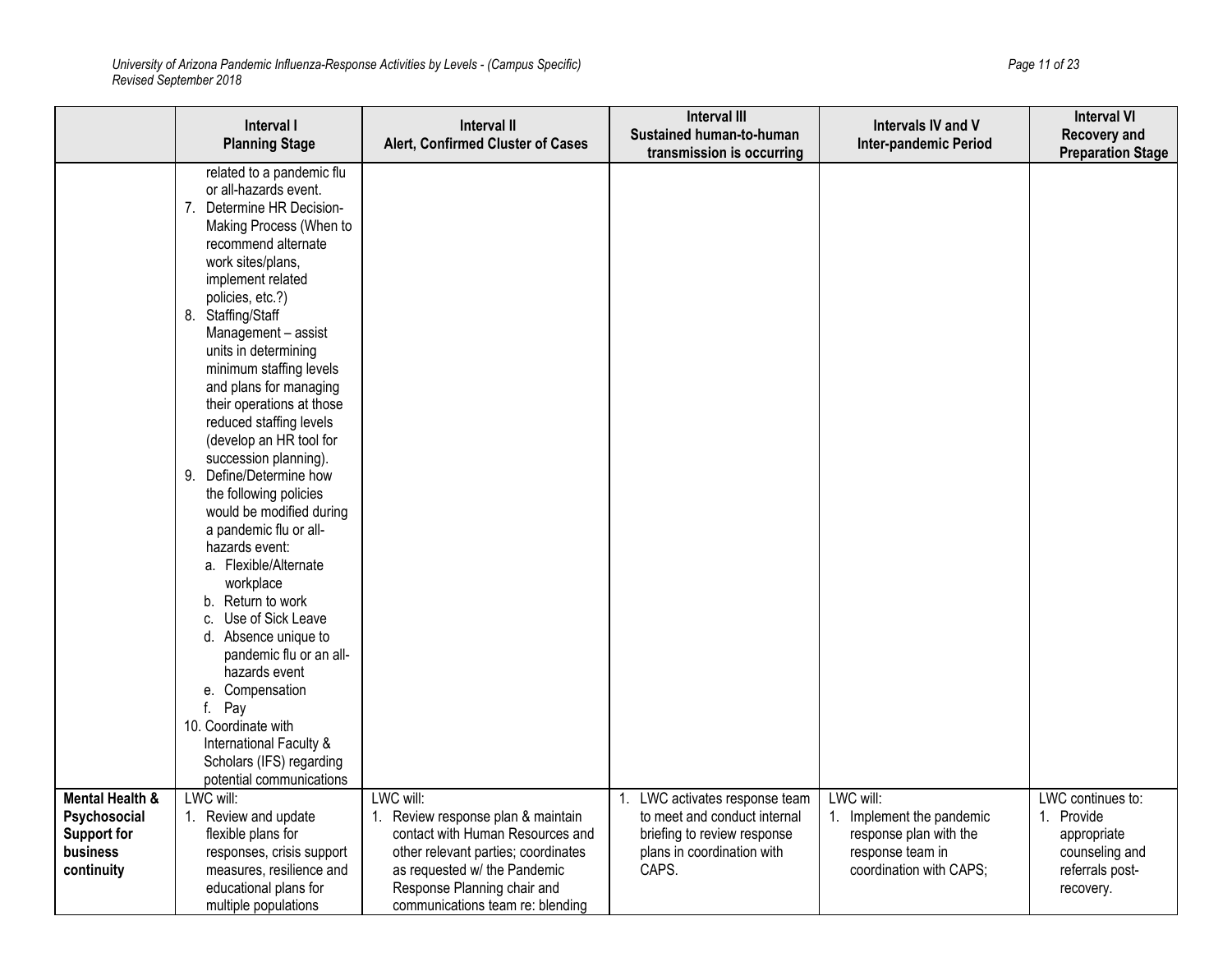|                                                                                | Interval I<br><b>Planning Stage</b>                                                                                                                                                                                                                                                                                                                                                                                                                                                                                                                                                                                                                                                                                           | <b>Interval II</b><br>Alert, Confirmed Cluster of Cases                                                                                                                                                                                                                                                                                                                                                                                                                            | <b>Interval III</b><br>Sustained human-to-human<br>transmission is occurring                                                                                                                                                                                                                                            | Intervals IV and V<br><b>Inter-pandemic Period</b>                                                                                                                                                                                                         | <b>Interval VI</b><br><b>Recovery and</b><br><b>Preparation Stage</b>                                                                                                                                                                                                                       |
|--------------------------------------------------------------------------------|-------------------------------------------------------------------------------------------------------------------------------------------------------------------------------------------------------------------------------------------------------------------------------------------------------------------------------------------------------------------------------------------------------------------------------------------------------------------------------------------------------------------------------------------------------------------------------------------------------------------------------------------------------------------------------------------------------------------------------|------------------------------------------------------------------------------------------------------------------------------------------------------------------------------------------------------------------------------------------------------------------------------------------------------------------------------------------------------------------------------------------------------------------------------------------------------------------------------------|-------------------------------------------------------------------------------------------------------------------------------------------------------------------------------------------------------------------------------------------------------------------------------------------------------------------------|------------------------------------------------------------------------------------------------------------------------------------------------------------------------------------------------------------------------------------------------------------|---------------------------------------------------------------------------------------------------------------------------------------------------------------------------------------------------------------------------------------------------------------------------------------------|
| (Life & Work<br><b>Connections</b><br>(LWC)                                    | /situations, including<br>healthcare workers and<br>coordinate with CAPS.<br>2. Review Human<br>Resources and other<br>broad informational<br>resources for the campus<br>community pertaining to<br>psychosocial and<br>work/life needs.<br>3. Create/Add to stock of<br>self-care handout cards.                                                                                                                                                                                                                                                                                                                                                                                                                            | self-care and behavioral health into<br>prepared announcements.<br>2. Assess with outside providers the<br>availability and accessibility of<br>faculty/staff/students to mental<br>health services, in coordination with<br>CAPS.<br>Begin disseminating resilience<br>3.<br>building tools/ techniques for<br>supporting staff/students and their<br>families during time of crisis.<br>Implement resilience and<br>4.<br>educational plans and programs as<br>triggers warrant. | 2.<br>Work with the Pandemic<br>Response Planning Group as<br>requested.<br>3. Begin shift of time/energy to<br>pandemic and response.<br>4. Begin disseminating self-care<br>cards.                                                                                                                                    | 2.<br>Implement crisis support<br>measures, handout self-care<br>cards as appropriate<br>3. Provide consultative<br>assistance to departments<br>experiencing organizational<br>problems due to the<br>pandemic.                                           | Provide other<br>2.<br>mental health<br>services and<br>follow-up as<br>needed.<br>3.<br>Provide support for<br>organizational<br>recovery for<br>business continuity<br>as appropriate.                                                                                                    |
| Office of the<br><b>Senior Vice</b><br><b>President for</b><br><b>Research</b> | 1. Pre-determine which<br>laboratories will require<br>special attention in the<br>event of a University<br>closure.<br>2. Ensure that the University<br>has a written emergency<br>plan for maintaining<br>animal care facilities on<br>the main campus and at<br>the College of Medicine in<br>the event of the need to<br>close buildings or the<br>university.<br>3. Determine policy at<br>NIH/NSF and other<br>funding agencies for long-<br>term lab closures that<br>prevent research<br>progress.<br>4. Instruct PIs to develop a<br>prioritized list of<br>equipment and<br>experiments that must be<br>maintained on a regular<br>basis. Identify cases in<br>which failure to provide<br>regular maintenance will | Communicate pandemic response<br>1.<br>plans to the responsible<br>administrators at the college and<br>central administration level.                                                                                                                                                                                                                                                                                                                                              | Review and be ready to<br>1.<br>implement the emergency<br>plan for maintaining animal<br>care facilities.<br>2.<br>Review and be ready to<br>implement the emergency<br>plans for maintaining vital<br>research and research<br>support infrastructure in<br>individual labs, departments,<br>buildings, and colleges. | Implement the emergency<br>plan for maintaining animal<br>care facilities.<br>2. Implement the emergency<br>plans for maintaining vital<br>research and research<br>support infrastructure in<br>individual labs, departments,<br>buildings, and colleges. | 1. Provide<br>supplemental<br>information for<br>post-recovery.<br>2.<br>Review the<br>effectiveness of the<br>execution of the<br>pandemic<br>communications<br>and response<br>plans.<br>3. Revise the<br>pandemic response<br>matrix as<br>necessary to<br>integrate lessons<br>learned. |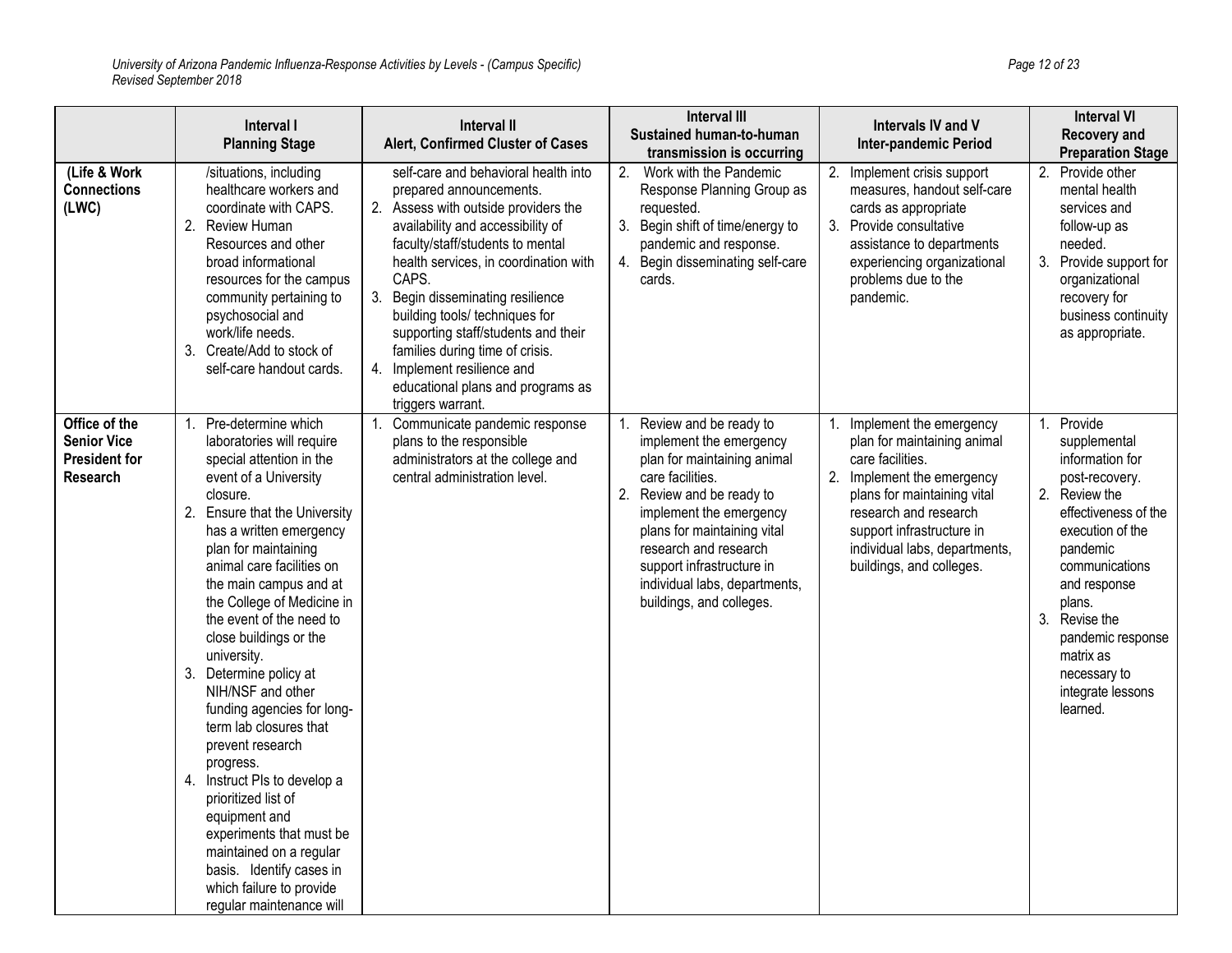*University of Arizona Pandemic Influenza-Response Activities by Levels - (Campus Specific) Page 13 of 23 Revised September 2018*

|                                                                     | Interval I<br><b>Planning Stage</b>                                                                                                                                                                                                                                                                                                                                                                                                                                                                                                                                                                                                                                                                                                                                                                                                                                                                                   | <b>Interval II</b><br>Alert, Confirmed Cluster of Cases                                                                                                                                                               | <b>Interval III</b><br>Sustained human-to-human<br>transmission is occurring                                                                                                                          | <b>Intervals IV and V</b><br><b>Inter-pandemic Period</b>                                                                                                          | <b>Interval VI</b><br><b>Recovery and</b><br><b>Preparation Stage</b>                                                                                 |
|---------------------------------------------------------------------|-----------------------------------------------------------------------------------------------------------------------------------------------------------------------------------------------------------------------------------------------------------------------------------------------------------------------------------------------------------------------------------------------------------------------------------------------------------------------------------------------------------------------------------------------------------------------------------------------------------------------------------------------------------------------------------------------------------------------------------------------------------------------------------------------------------------------------------------------------------------------------------------------------------------------|-----------------------------------------------------------------------------------------------------------------------------------------------------------------------------------------------------------------------|-------------------------------------------------------------------------------------------------------------------------------------------------------------------------------------------------------|--------------------------------------------------------------------------------------------------------------------------------------------------------------------|-------------------------------------------------------------------------------------------------------------------------------------------------------|
|                                                                     | result in costly equipment<br>failure or hazardous<br>situations. Prepare<br>written instructions for<br>maintenance procedures<br>in these instances.<br>Instruct PIs to develop a<br>5.<br>list of potentially<br>dangerous or labile<br>reagents or cell lines that<br>must be maintained on a<br>regular basis. Prepare<br>written instructions for<br>maintenance procedures<br>in these instances.<br>6. Identify one responsible<br>party per laboratory or<br>research group to be<br>allowed access during<br>campus closure. Set up<br>a communications<br>network within the unit.<br>Prepare an emergency<br>care manual that includes<br>instructions for critical<br>maintenance procedures.<br>7. Coordinate emergency<br>plans among individual<br>laboratories within a<br>department or building.<br>Develop plans for sharing<br>key personnel to<br>implement critical<br>maintenance procedures. |                                                                                                                                                                                                                       |                                                                                                                                                                                                       |                                                                                                                                                                    |                                                                                                                                                       |
| Deans,<br><b>Department</b><br><b>Heads and</b><br><b>Directors</b> | Determine essential<br>1.<br>functions.<br>2. Determine emergency<br>operations personnel<br>3. Develop a depth chart<br>and succession plan for<br>emergency operations<br>personnel.                                                                                                                                                                                                                                                                                                                                                                                                                                                                                                                                                                                                                                                                                                                                | 1. Communicate pandemic response<br>plans to staff at the college and<br>departmental level.<br>2. At the college and departmental<br>level, practice the communications<br>and pandemic response plans<br>developed. | Review and implement the<br>communications plan<br>developed for the college<br>and/or department.<br>2. Review the college and<br>departmental pandemic<br>response plans with faculty<br>and staff. | 1. Implement the pandemic<br>response plan for the college<br>and departments.<br>2. Continue to implement the<br>college and departmental<br>communications plan. | 1. Implement the<br>college and<br>departmental<br>business/operations<br>recovery plan.<br>2. Review the<br>effectiveness of the<br>execution of the |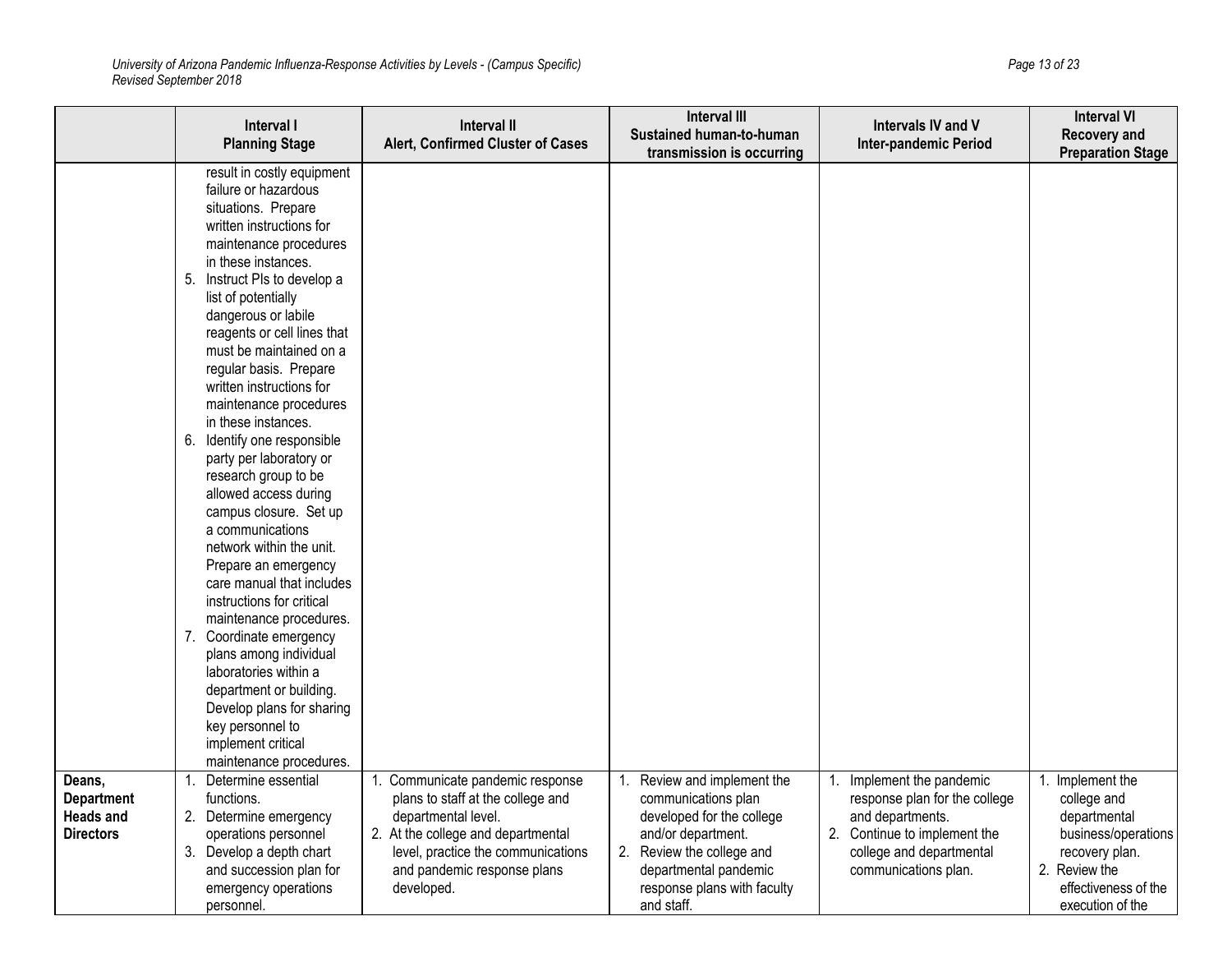|                                                                                                                                                    | Interval I<br><b>Planning Stage</b>                                                                                                                                                                                                                                                                                                                                                                                                                                                                                                     | Interval II<br>Alert, Confirmed Cluster of Cases                                                                                                                                                                                                                                                                                                 | <b>Interval III</b><br>Sustained human-to-human<br>transmission is occurring                                                                                                                                                                                                                                                                                                        | Intervals IV and V<br><b>Inter-pandemic Period</b>                                                                                                                                                                                                                                                            | <b>Interval VI</b><br><b>Recovery and</b><br><b>Preparation Stage</b>                            |
|----------------------------------------------------------------------------------------------------------------------------------------------------|-----------------------------------------------------------------------------------------------------------------------------------------------------------------------------------------------------------------------------------------------------------------------------------------------------------------------------------------------------------------------------------------------------------------------------------------------------------------------------------------------------------------------------------------|--------------------------------------------------------------------------------------------------------------------------------------------------------------------------------------------------------------------------------------------------------------------------------------------------------------------------------------------------|-------------------------------------------------------------------------------------------------------------------------------------------------------------------------------------------------------------------------------------------------------------------------------------------------------------------------------------------------------------------------------------|---------------------------------------------------------------------------------------------------------------------------------------------------------------------------------------------------------------------------------------------------------------------------------------------------------------|--------------------------------------------------------------------------------------------------|
|                                                                                                                                                    | 4. Develop alternatives to<br>business as usual. Areas<br>to address include:<br><b>Travel Restrictions</b><br>a.<br><b>Class Cancellations</b><br>b.<br>or Campus Closure<br>Student/Employee<br>C.<br>Absence<br>Flexible workplace<br>d.<br>issues<br>Alternate teaching<br>е.<br>sites and/or methods<br>f.<br>Return to work<br>approval.<br>5. Develop a<br>communications plan for<br>the college and/or<br>department.<br>6. If involved in research,<br>see the section under VP<br>for Research for other<br>planning issues. |                                                                                                                                                                                                                                                                                                                                                  |                                                                                                                                                                                                                                                                                                                                                                                     |                                                                                                                                                                                                                                                                                                               | pandemic<br>communications<br>and response plans<br>and suggest<br>improvements as<br>warranted. |
| International<br><b>Travel Safety</b><br>Oversight<br><b>Committee</b><br>(ITSOC) and<br>International<br><b>Emergency</b><br><b>Support (IES)</b> | 1. Participate in emergency<br>planning related to<br>international travel and<br>international students and<br>faculty on UA campuses.<br>2.<br>Identify and maintain a<br>group to coordinate<br>cross-campus responses<br>to international and<br>campus pandemics<br>affecting international<br>travelers.<br>3. Create emergency<br>response procedures<br>4. Develop and maintain a<br>communications system<br>for UA travelers abroad.<br>5. Practice emergency<br>response through<br>tabletop exercises.                      | 1. IES or Global Resiliency will<br>determine the possible effects and<br>scope of travelers affected.<br>2. Coordinate with the ITSOC and<br>UACIRT Chairs to develop travel<br>advisories to notify faculty, staff &<br>student travelers.<br>3. Make recommendations to the<br>Provost's Office regarding possible<br>UA travel restrictions. | Review and prepare for<br>emergency response<br>procedures.<br>2. Prepare an Incident Action<br>Plan (IAP) for the event<br>response.<br>3. Coordinate with ITSOC &<br><b>UACIRT Chairs and</b><br>communications team to<br>prepare and communicate<br>updated travel advisories if<br>needed.<br>4. Communicate to alert<br>travelers abroad of possible<br>threat and responses. | 1. Communicate with UA<br>travelers abroad to activate<br>emergency plan.<br>2. Maintain communication with<br><b>ITSOC and UACIRT to</b><br>provide updates and advise of<br>international hazards or<br>effects of campus hazards on<br>UA travelers.<br>3. Execute appropriate<br>emergency plans and IAP. | Revise travel-<br>$1_{-}$<br>related<br>containment<br>measures if<br>appropriate.               |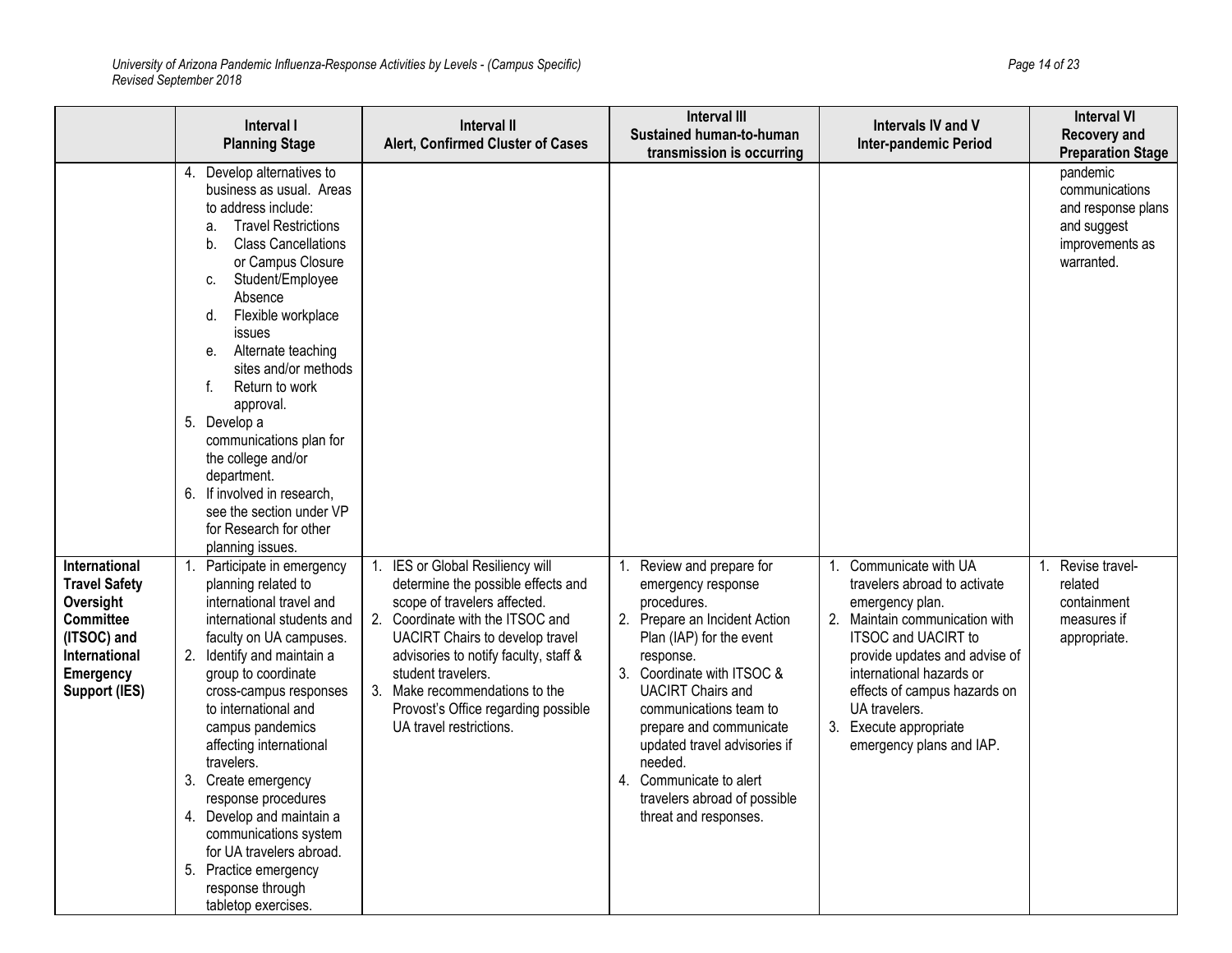|                               | Interval I<br><b>Planning Stage</b>                                                                                                                                                                                                                                                                                                                                                              | Interval II<br>Alert, Confirmed Cluster of Cases                                                                                                                                                                                                                                                                                                                                                                                                                                                                                                                                                                                                                                                                                                                                | <b>Interval III</b><br>Sustained human-to-human<br>transmission is occurring                                                                                                                                                                                                                                                                                                                                                                                                         | Intervals IV and V<br><b>Inter-pandemic Period</b>                                                                                                                                                                                                                                                                                                                                                                                                                                                   | <b>Interval VI</b><br><b>Recovery and</b><br><b>Preparation Stage</b>                                                                                                                                                                                                                                                                                                                                                             |
|-------------------------------|--------------------------------------------------------------------------------------------------------------------------------------------------------------------------------------------------------------------------------------------------------------------------------------------------------------------------------------------------------------------------------------------------|---------------------------------------------------------------------------------------------------------------------------------------------------------------------------------------------------------------------------------------------------------------------------------------------------------------------------------------------------------------------------------------------------------------------------------------------------------------------------------------------------------------------------------------------------------------------------------------------------------------------------------------------------------------------------------------------------------------------------------------------------------------------------------|--------------------------------------------------------------------------------------------------------------------------------------------------------------------------------------------------------------------------------------------------------------------------------------------------------------------------------------------------------------------------------------------------------------------------------------------------------------------------------------|------------------------------------------------------------------------------------------------------------------------------------------------------------------------------------------------------------------------------------------------------------------------------------------------------------------------------------------------------------------------------------------------------------------------------------------------------------------------------------------------------|-----------------------------------------------------------------------------------------------------------------------------------------------------------------------------------------------------------------------------------------------------------------------------------------------------------------------------------------------------------------------------------------------------------------------------------|
| <b>UA Global</b>              | Identify roles of<br><b>International Student</b><br>Services (ISS),<br>International Faculty and<br>Scholars (IFS), Study<br>Abroad and Student<br>Exchange (SASE), and<br>Global Resiliency (GR) in<br>response to campus or<br>international pandemics.<br>2. Prepare outgoing<br>students and employees<br>for possible hazards.                                                             | 1. SASE will determine the scope of<br>study abroad students and UA<br>personnel affected.<br>2. ISS will communicate as determined<br>necessary with and on behalf of<br>inbound international students and<br>faculty/visiting scholars coming from<br>pandemic affected areas.<br>3. IFS will communicate as determined<br>necessary with and on behalf of<br>inbound international students and<br>faculty/visiting scholars entering<br>local pandemic affected areas.<br>4. ISS will draft messaging to specific<br>groups of international students in<br>coordination with Student Affairs.<br>5. GR will determine the scope of<br>potential impact to other UA<br>travelers abroad and coordinate<br>evaluation of conditions for<br>outbound students and employees. | Review and prepare for<br>emergency response<br>procedures.<br>2. Alert employees and students<br>abroad to pandemic response<br>procedures.<br>3. SASE will communicate with<br>international<br>institutions/partners.<br>4. GR will work with ITSOC to<br>prepare an Incident Action<br>Plan (IAP) for the response.<br>5. ISS will identify the best<br>manner of communicating<br>with international student<br>family members.                                                 | SASE will communicate with<br>Study Abroad personnel and<br>students to activate<br>emergency plan.<br>2. Maintain communication with<br>ITSOC to provide updates<br>and advise of international<br>hazards or effects of campus<br>hazards.<br>3. Assist in execution of<br>appropriate emergency plans<br>and IAP.                                                                                                                                                                                 | Review roles and<br>pandemic<br>response<br>procedures and<br>revise, as needed.                                                                                                                                                                                                                                                                                                                                                  |
| <b>Satellite</b><br>Locations | Determine essential<br>1.<br>functions.<br>2. Determine emergency<br>operations personnel<br>3. Develop a depth chart<br>and succession plan for<br>emergency operations<br>personnel.<br>4. Develop alternatives to<br>business as usual. Areas to<br>address include:<br>Travel<br>$\bullet$<br>Restrictions<br>Class<br>Cancellations or<br>Campus<br>Closure<br>Student/Employ<br>ee Absence | If applicable, coordinate with the<br>UACIRT, the UA Executive Policy<br>Group and the Office of Global<br>Initiatives regarding how to manage<br>students and faculty/visiting<br>scholars arriving from affected<br>regions and assist with<br>communications to international<br>students and their families.<br>Communicate with the location<br>2.<br>specific Public Health<br>Departments/Agencies regarding<br>the activation of pandemic<br>response plans, surveillance,<br>trigger points, thresholds, legal<br>authority etc.<br>The satellite campus' Crisis<br>3.<br>Response Team (if one has been                                                                                                                                                               | Review the pandemic<br>response plan with faculty<br>and staff and implement<br>appropriate portions of the<br>plan.<br>2. Communicate regularly with<br>the location specific Public<br>Health Department/Agency.<br>3.<br><b>Emergency operations</b><br>personnel receive appropriate<br>respiratory protection<br>supplies.<br>4. The satellite campus' Crisis<br>Response Team (if one has<br>been established) is activated<br>and pandemic response plans<br>are implemented. | 1. Continue to implement the<br>pandemic response plan.<br>2. Continue to communicate<br>with location specific Public<br>Health<br>Departments/Agencies.<br>3. In conjunction with University<br>Relations, University<br>Communications, and the<br>Dean of Students (including<br>the UA Parent & Family<br>Association?), communicate<br>key aspects of the pandemic<br>response plan and ongoing<br>response efforts to students,<br>family members, faculty and<br>any other key stakeholders. | 1. Implement the<br>business/operations<br>recovery plan.<br>2. Ensure appropriate<br>support services (e.g.<br>CAPS, DOS, L&WC,<br>etc.) are in place to<br>support students and<br>employees during the<br>recovery stage.<br>3. If applicable, work<br>with the UACIRT and<br>the Office of Global<br>Initiatives (OGI) to<br>revise travel-related<br>containment measures<br>when appropriate.<br>4. Provide<br>supplemental |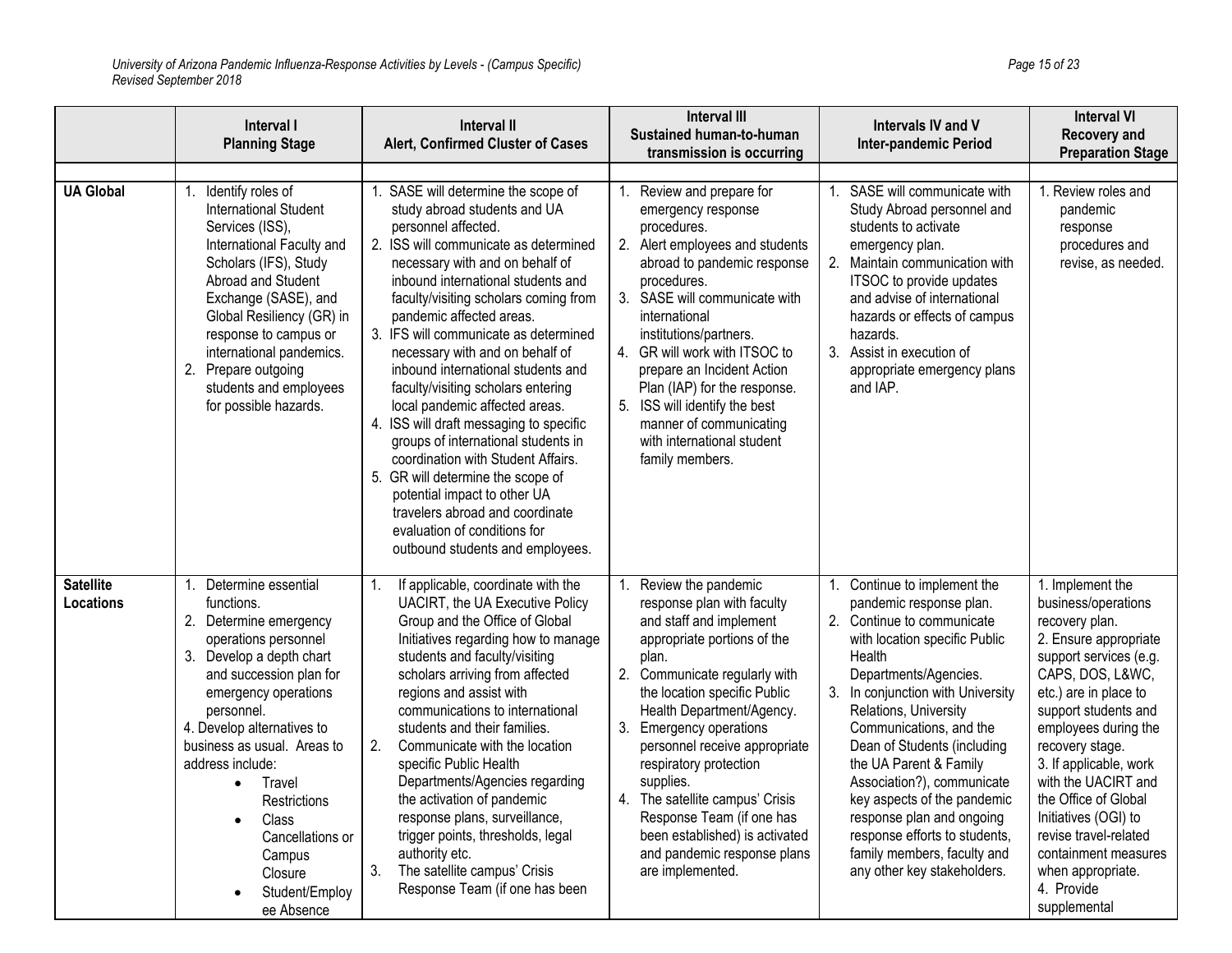*University of Arizona Pandemic Influenza-Response Activities by Levels - (Campus Specific) Page 16 of 23 Revised September 2018*

|                                    | Interval I<br><b>Planning Stage</b>                                                                                                                                                                                                                                                                                                                                                                                                                                                                                                                                                                                                                                                         | Interval II<br>Alert, Confirmed Cluster of Cases                                                                                                                                                                                                                                                                                                                             | <b>Interval III</b><br>Sustained human-to-human<br>transmission is occurring                                                                                                                                                                                                                                                      | Intervals IV and V<br><b>Inter-pandemic Period</b>                                                                                                                                                                                                                                                                                          | <b>Interval VI</b><br>Recovery and<br><b>Preparation Stage</b>                                                                                                                                                                                     |
|------------------------------------|---------------------------------------------------------------------------------------------------------------------------------------------------------------------------------------------------------------------------------------------------------------------------------------------------------------------------------------------------------------------------------------------------------------------------------------------------------------------------------------------------------------------------------------------------------------------------------------------------------------------------------------------------------------------------------------------|------------------------------------------------------------------------------------------------------------------------------------------------------------------------------------------------------------------------------------------------------------------------------------------------------------------------------------------------------------------------------|-----------------------------------------------------------------------------------------------------------------------------------------------------------------------------------------------------------------------------------------------------------------------------------------------------------------------------------|---------------------------------------------------------------------------------------------------------------------------------------------------------------------------------------------------------------------------------------------------------------------------------------------------------------------------------------------|----------------------------------------------------------------------------------------------------------------------------------------------------------------------------------------------------------------------------------------------------|
|                                    | Flexible<br>workplace<br>options<br>Alternate<br>teaching sites<br>and/or methods<br>Return to work<br>approval.<br>5. Develop alternate<br>procedures to assure<br>continuity of instructions<br>(web-based distance<br>education, mailed lessons &<br>assignments, etc.)<br>6. Develop a communications<br>plan for all locations.<br>7. Establish communication<br>with location specific Public<br>Health Departments/Agencies<br>to establish a working<br>relationship regarding<br>communicable disease<br>response planning,<br>surveillance, trigger points,<br>thresholds, legal authority etc.<br>8. Practice the<br>communications and<br>pandemic response plans<br>developed. | established) is briefed and<br>response plans are reviewed.<br>4.<br>Communicate pandemic response<br>plans to staff at all locations.                                                                                                                                                                                                                                       |                                                                                                                                                                                                                                                                                                                                   |                                                                                                                                                                                                                                                                                                                                             | information for post-<br>recovery.<br>5. Review the<br>effectiveness of the<br>execution of the<br>pandemic<br>communications and<br>response plans.<br>6. Revise the pandemic<br>response matrix as<br>necessary to integrate<br>lessons learned. |
| Individuals and<br><b>Families</b> | 1. Become informed about<br>pandemic flu by accessing<br>the CDC website at<br>www.pandemicflu.gov.<br>2. Regularly check the<br>UACIRT website for<br>Pandemic Response<br>information at<br>http://cirt.arizona.edu/node/94                                                                                                                                                                                                                                                                                                                                                                                                                                                               | Discuss ways to prepare for a<br>pandemic event with family and co-<br>workers.<br>2. All emergency operations personnel<br>should receive the current influenza<br>vaccination.<br>3. Stay informed about the current<br>situation through media and<br>information provided by the UA,<br>PCHD, and/or CDC.<br>4. Prepare for alternate work or<br>childcare arrangements. | 1. Use the CDC Pandemic Flu<br>Planning Checklist for<br>Individuals and Families to<br>make sure you and your<br>family is prepared.<br>2. Follow Res Life and PCHD<br>guidelines on hand and cough<br>hygiene and directions for<br>remaining in residences.<br>3. Receive flu vaccination if and<br>when it becomes available. | 1. If you haven't already,<br>institute individual public<br>health measures - frequent<br>hand washing, distancing<br>yourself from non-family<br>members who are ill, covering<br>your cough or sneeze with a<br>tissue or your sleeve and<br>staying home if you are ill.<br>2. Follow Res Life and PCHD<br>guidelines on hand and cough | Stay informed<br>about the current<br>situation through<br>media and<br>information<br>provided by the<br>UA, PCHD, and/or<br>CDC.                                                                                                                 |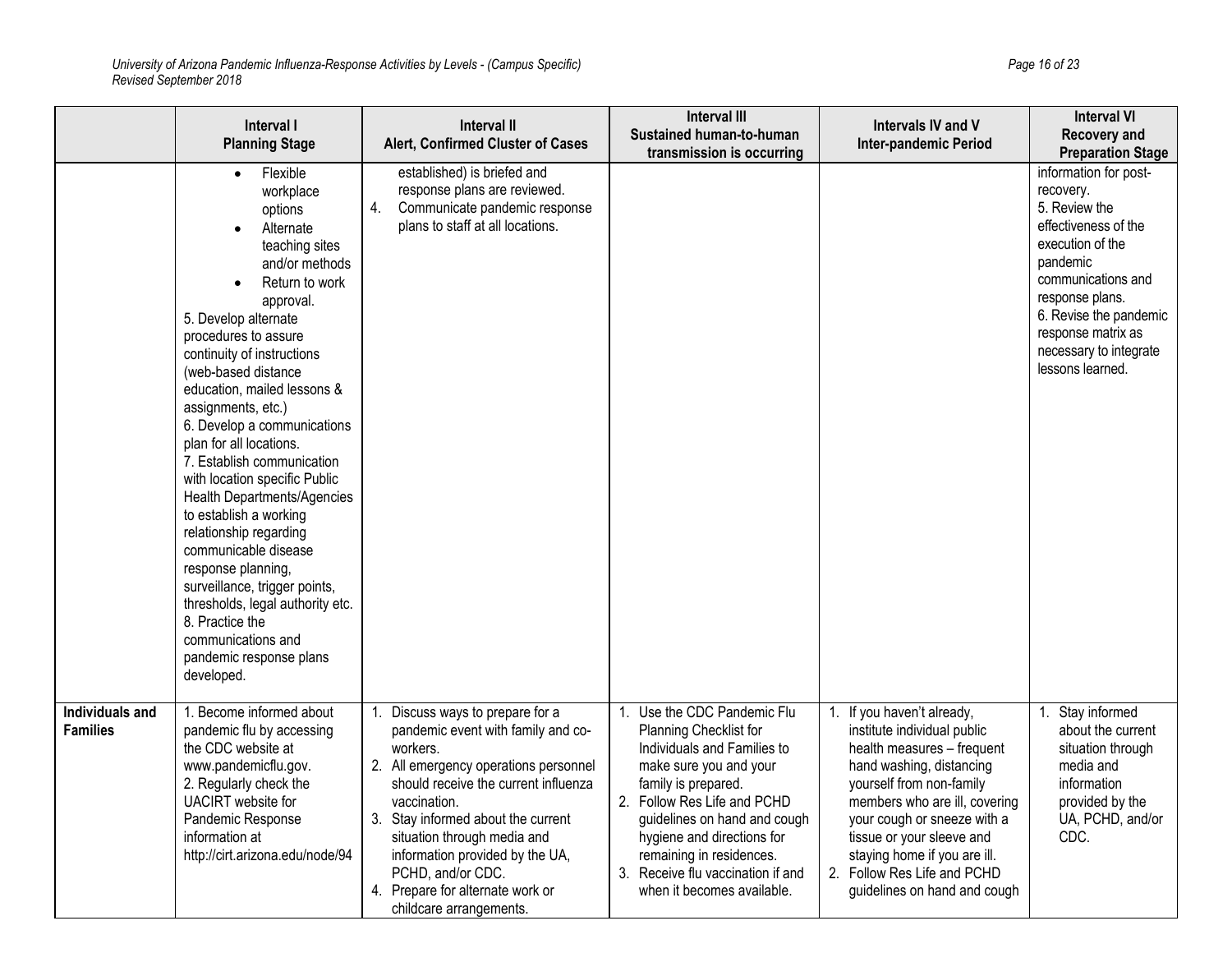*University of Arizona Pandemic Influenza-Response Activities by Levels - (Campus Specific) Page 17 of 23 Revised September 2018*

| Interval I<br><b>Planning Stage</b> | Interval II<br>Alert, Confirmed Cluster of Cases | Interval III<br>Sustained human-to-human<br>transmission is occurring                                                                                                                       | Intervals IV and V<br><b>Inter-pandemic Period</b>                                                                                                                                     | <b>Interval VI</b><br><b>Recovery and</b><br><b>Preparation Stage</b> |
|-------------------------------------|--------------------------------------------------|---------------------------------------------------------------------------------------------------------------------------------------------------------------------------------------------|----------------------------------------------------------------------------------------------------------------------------------------------------------------------------------------|-----------------------------------------------------------------------|
|                                     |                                                  | 4. Stay informed about the<br>current situation through<br>media and information<br>provided by the UA, PCHD,<br>and/or CDC.<br>5. Prepare for alternate work or<br>childcare arrangements. | hygiene and directions for<br>remaining in residences.<br>3. Stay informed about the<br>current situation through<br>media and information<br>provided by the UA, PCHD,<br>and/or CDC. |                                                                       |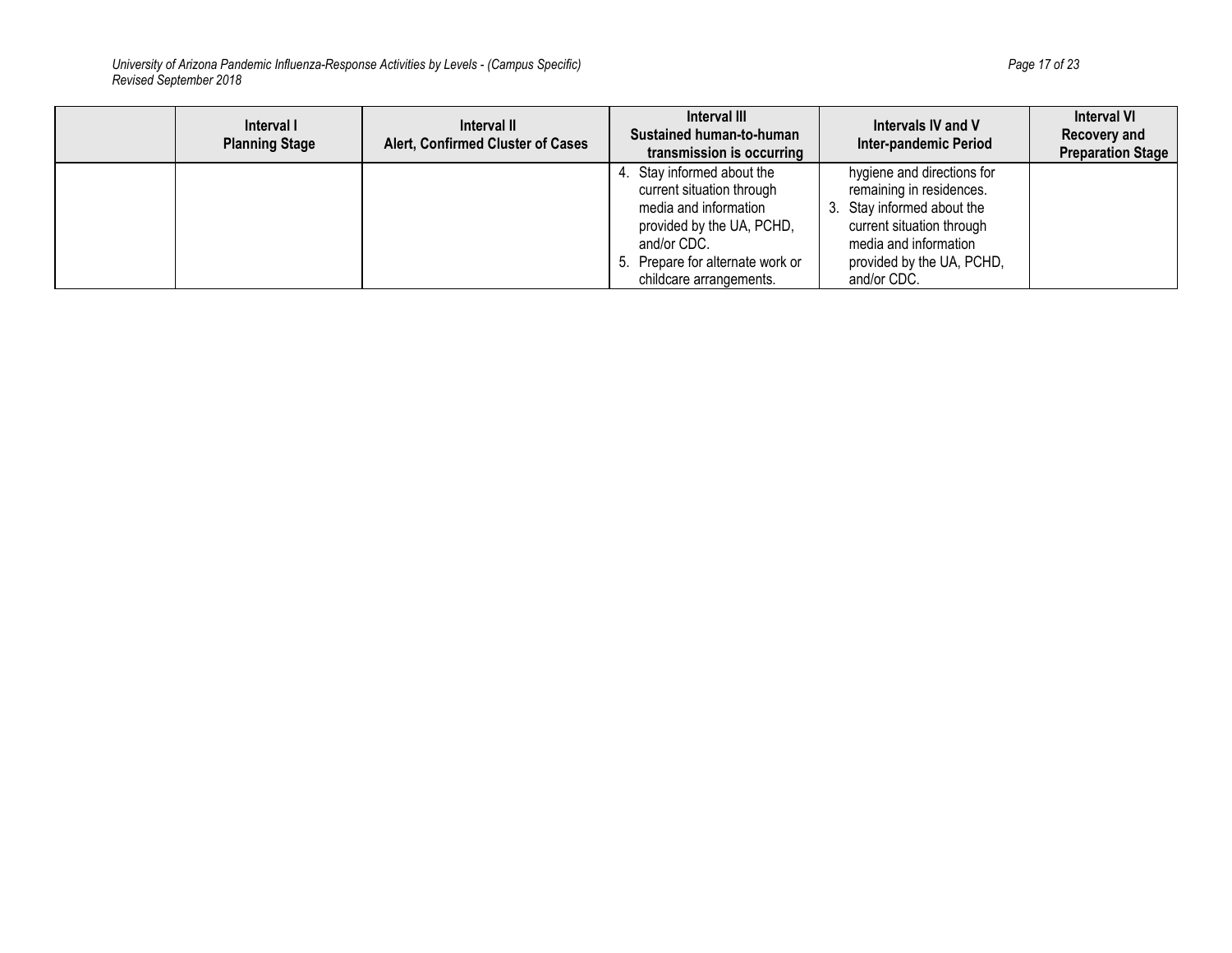### **COMMUNICATIONS PLANNING: CRITICAL COMPONENT TO BE CONSIDERED DURING LEVEL O-PLANNING**

- 1. Assess readiness to meet communication needs
- 2. Establish ECP and revise regularly
- 3. Establish call down tree use UACIRT listserv and UAlert system as appropriate
- 4. Establish system to convert to 24-hour operations
- 5. Develop and test platforms (hotlines, dedicated websites, local public radio and TV, etc.)
- 6. Develop list of local media contacts to rapidly disseminate info
- 7. Develop website/flyers/educational materials on pandemic flu
- 8. Ensure communications products are culturally and linguistically appropriate, and accessible
- 9. Identify key staff responsible for public relations
- 10. Check communications inventory (equipment, systems)

### **TYPES OF ACTIVITIES THAT SHOULD BE IN PROCESS BY DIFFERENT DEPARTMENTS AND WILL REQUIRE A COORDINATED EFFORT BY MULTIPLE GROUPS (i.e., Executive Policy Group and UACERT, University Relations, Campus Health, FM, RM S, etc.)**

| <b>INTERVAL IV</b>                                                                                                                                                                                                                                                                                                                                      | <b>INTERVAL V</b>                                                                                                                                                                                                                                                                                        | <b>INTERVAL VI</b>                                                                                                                                                                                                                                           |
|---------------------------------------------------------------------------------------------------------------------------------------------------------------------------------------------------------------------------------------------------------------------------------------------------------------------------------------------------------|----------------------------------------------------------------------------------------------------------------------------------------------------------------------------------------------------------------------------------------------------------------------------------------------------------|--------------------------------------------------------------------------------------------------------------------------------------------------------------------------------------------------------------------------------------------------------------|
| Activating Emergency Communications Plan<br>Activate UACIRT Core Group and full CERT<br>rapidly if needed<br>Activate Pandemic Hotline (or Pandemic<br>Response webpage on the UACIRT website)<br>Refine and deliver messages to<br>students/faculty/parents via the most effective<br>and appropriate means<br>Provide timely and accurate information | Move to 24 hour operations<br>Hold Q/A forum for parents (via video<br>conferencing or use the Pandemic Response<br>webpage on the UACIRTwebsite)<br>Revise/update the Emergency Communications<br>Plan (ECP)<br>Incorporate use of Twitter, Facebook and other<br>forms of social media as appropriate. | Debrief faculty/students/parents via the most effective<br>and appropriate means<br>Revise/update ECP<br>Revise any travel restrictions temporarily imposed<br>during the pandemic<br>Do a debriefing on the effectiveness of the UA<br>response and the ECP |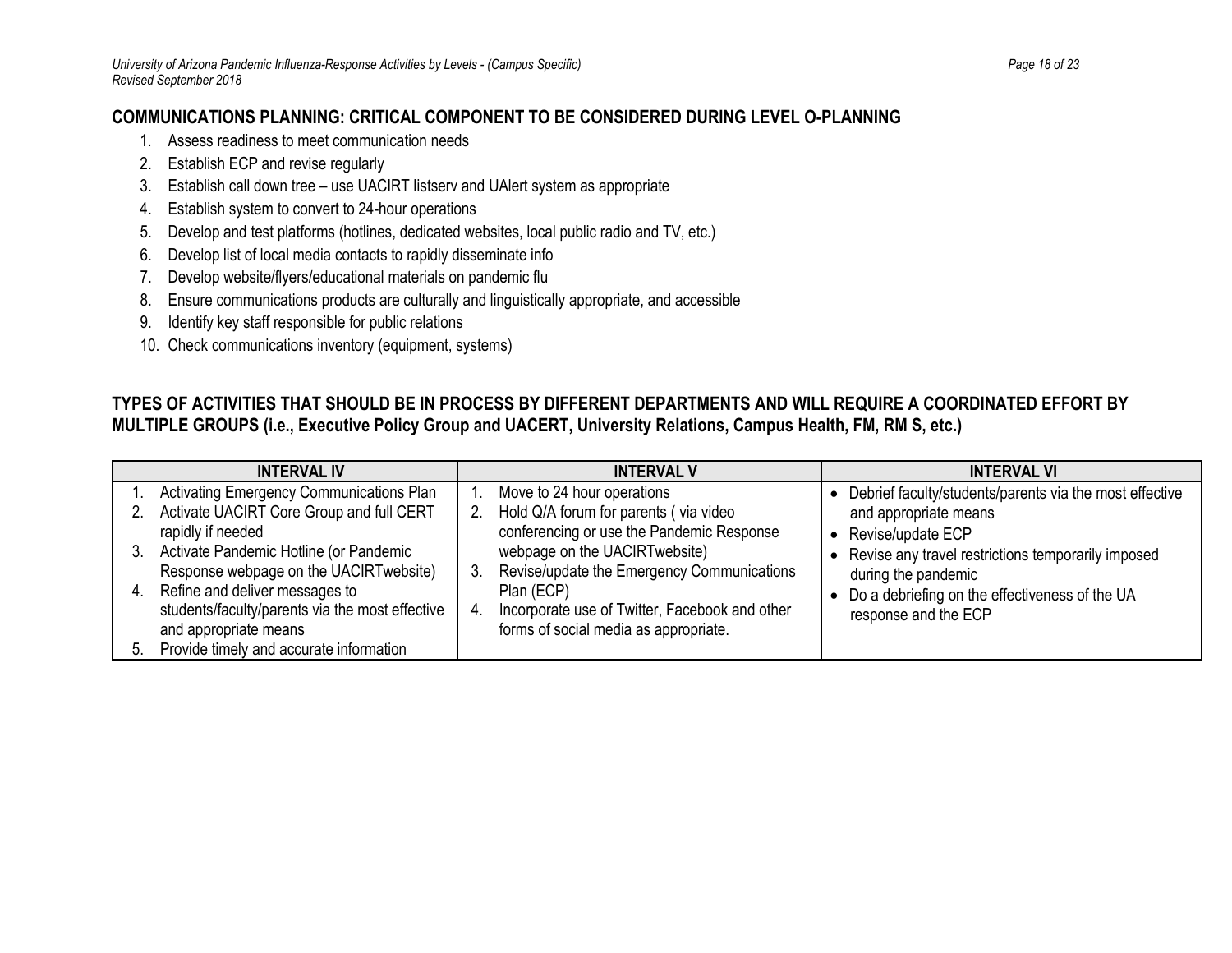#### APPENDIX A

The following activities are in the general University of Arizona Pandemic Response Matrix, for the Mental Health and Psychosocial Support Response:

#### **Develop plans for multiple populations/situations, including healthcare workers.**

**Status:** The entire campus community can be divided into different populations along many dimensions. Examples include: faculty/staff/student status; single, partner, or parent with school-age children; U.S. citizen or international; etc. As a pandemic unfolds, these dimensions will include health status: worried well-asymptomatic, worried well-symptomatic, suspected case, confirmed case, recovering, family member ill, etc. All psychosocial and work/life responses must be tailored to fit the individuals and groups based on these many dimensions, as much as possible. Plans for multiple populations and situations must necessarily be flexible.

In the end, Mental Health and Psychosocial Support (MHPS) team planning will divide people into hot, warm and cold groups based on the level of psychological and physical exposure to the disease. *These divisions are not diagnostic; rather, they are to facilitate the assessment of individuals within these divisions.* This planning tool can be represented visually, as in Fig. 1.

The matrix on the following pages is a draft of the MHP plan based on the Hot-Warm-Cold population division. The onset of a pandemic will severely strain the resources of the MHPS team, and it is likely that psychosocial and work/life support from this team will be allocated based on priority.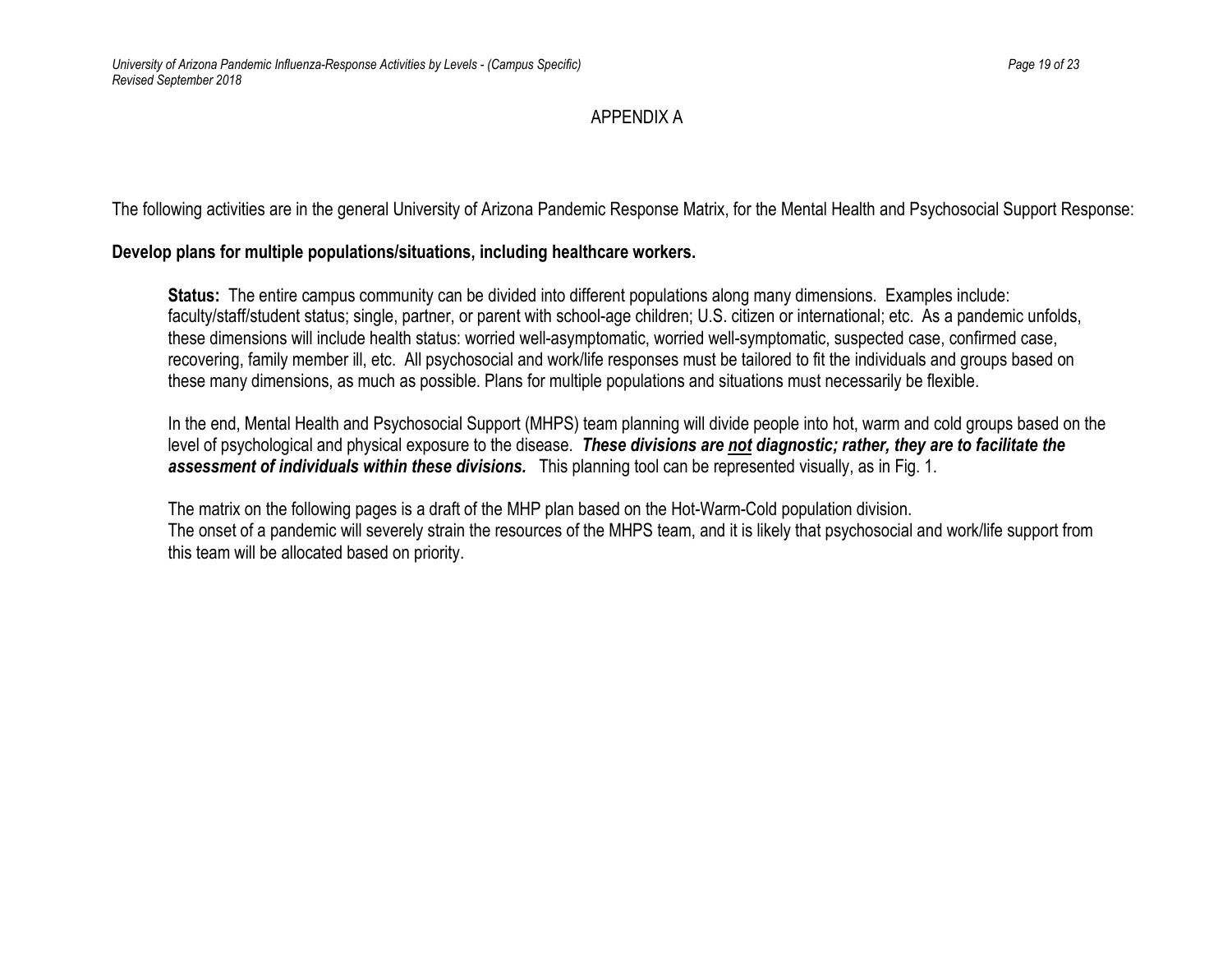*University of Arizona Pandemic Influenza-Response Activities by Levels - (Campus Specific) Page 20 of 23 Revised September 2018*

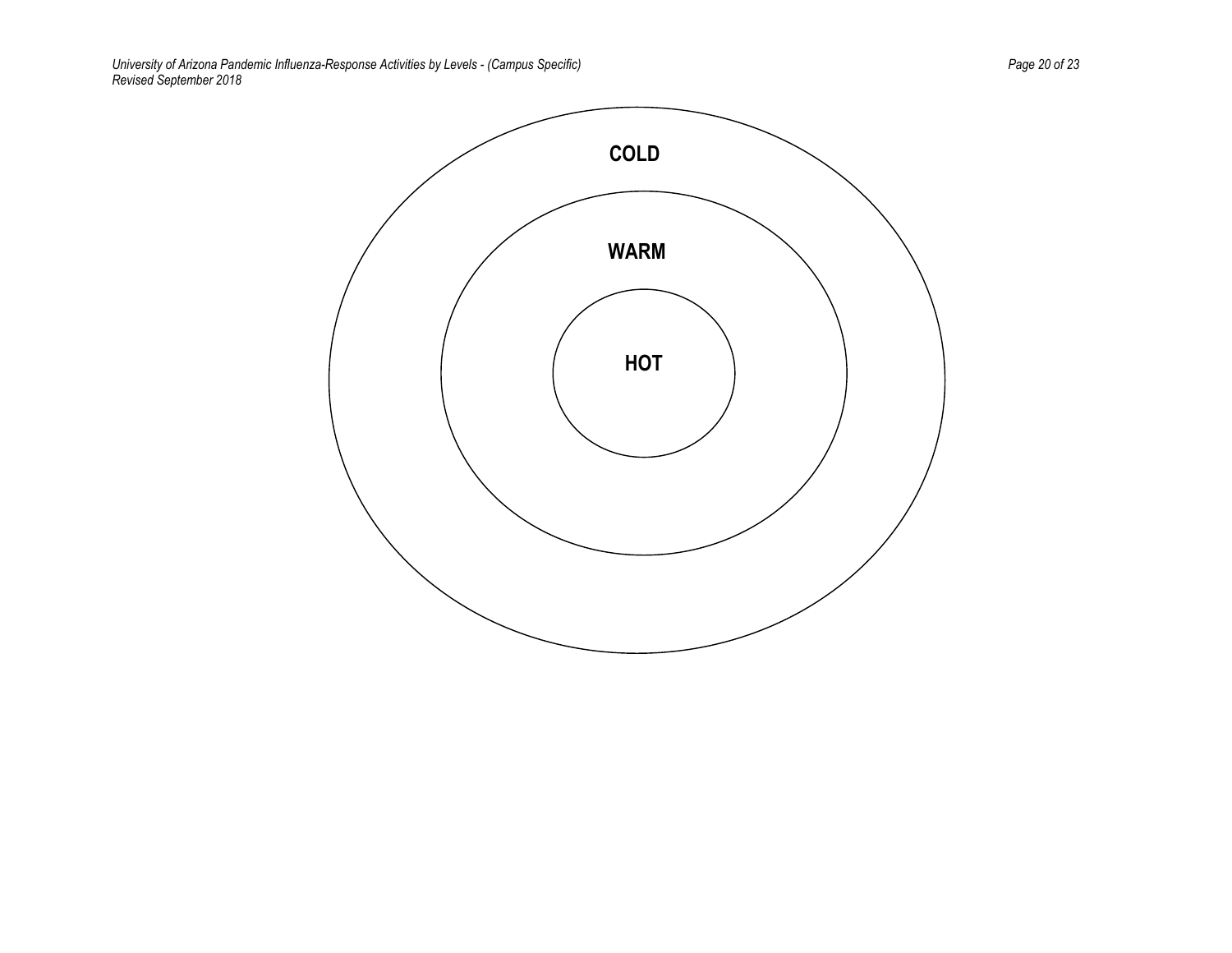Fig. 1 – Concept of Hot/Warm/Cold zones as a psychological triage tool.

## **Examples of possible population distribution, based on potential risk of exposure:**

| <b>HOT</b>                            | <b>WARM</b>                                               | <b>COLD</b>                                    |
|---------------------------------------|-----------------------------------------------------------|------------------------------------------------|
| Direct Healthcare Providers           | Classroom Teachers/Students                               | Personnel w/outside jobs e.g., Grounds & Labor |
| Indirect HC Providers/Support staff   | <b>High Traffic Office Personnel</b>                      | Everyone else                                  |
| ER & Alternate point of service staff | Small Office/High People Volume Personnel                 |                                                |
| Quarantined patients                  | Personnel with high frequency 1:1 or small group meetings |                                                |
| Isolated patients                     | UAPD, athletes, CatTran drivers                           |                                                |
|                                       | Dorm Residents                                            |                                                |
|                                       | Dept. "Emergency Response Personnel"                      |                                                |

|              | <b>INTERVAL I</b>                                                                                                                                                                                         | <b>INTERVAL II</b>                                                                                                                                                                                                                                                                                                                                                                                | <b>INTERVAL III</b>                                                                                                                                                                                                                                                                       | <b>INTERVAL IV AND V</b>                                                                                                                                                                                                                                      | <b>INTERVAL VI</b>                                                                                                                                                                                                                 |
|--------------|-----------------------------------------------------------------------------------------------------------------------------------------------------------------------------------------------------------|---------------------------------------------------------------------------------------------------------------------------------------------------------------------------------------------------------------------------------------------------------------------------------------------------------------------------------------------------------------------------------------------------|-------------------------------------------------------------------------------------------------------------------------------------------------------------------------------------------------------------------------------------------------------------------------------------------|---------------------------------------------------------------------------------------------------------------------------------------------------------------------------------------------------------------------------------------------------------------|------------------------------------------------------------------------------------------------------------------------------------------------------------------------------------------------------------------------------------|
| Hot<br>Group | 1. Ascertain preparedness<br>of MH providers on UA<br>health plans.<br>2. Provide resiliency<br>education as with<br>general population.<br>3. No response unless<br>requested.<br>4. Normal functioning. | Coordinate availability of<br>psychosocial services with<br>the Campus Health Service<br>(CHS) response plan.<br>Establish regular<br>2.<br>communication with CHS<br><b>UA Emergency Operations</b><br>Center contact and respond<br>as needed/requested<br>Begin schedule planning for<br>3.<br>CAT team coverage in<br>event of escalation to<br>higher stages.<br>Respond as requested.<br>4. | 1. Provide occasional on-<br>scene support and<br>consultation as<br>needed/requested.<br>2. Begin general assessment<br>of Hot, Warm, Cold group<br>constituency.<br>3. Provide pre-event<br>education and consultation<br>in coordination with CHS<br>plan.<br>4. Respond as requested. | Provide 24 hour on-<br>scene and telephonic<br>support as requested<br>for HC providers and<br>others, as able, upon<br>CHS moving to 24<br>hour operations.<br>2.<br>Provide telephone<br>outreach<br>consultations to<br>confirmed cases as<br>appropriate. | Provide individual and<br>group follow-up as<br>appropriate.<br>Provide administrative<br>guidance as<br>requested.<br>Provide referral<br>3.<br>information as<br>requested.<br>Review and create<br>4.<br>"after-action report". |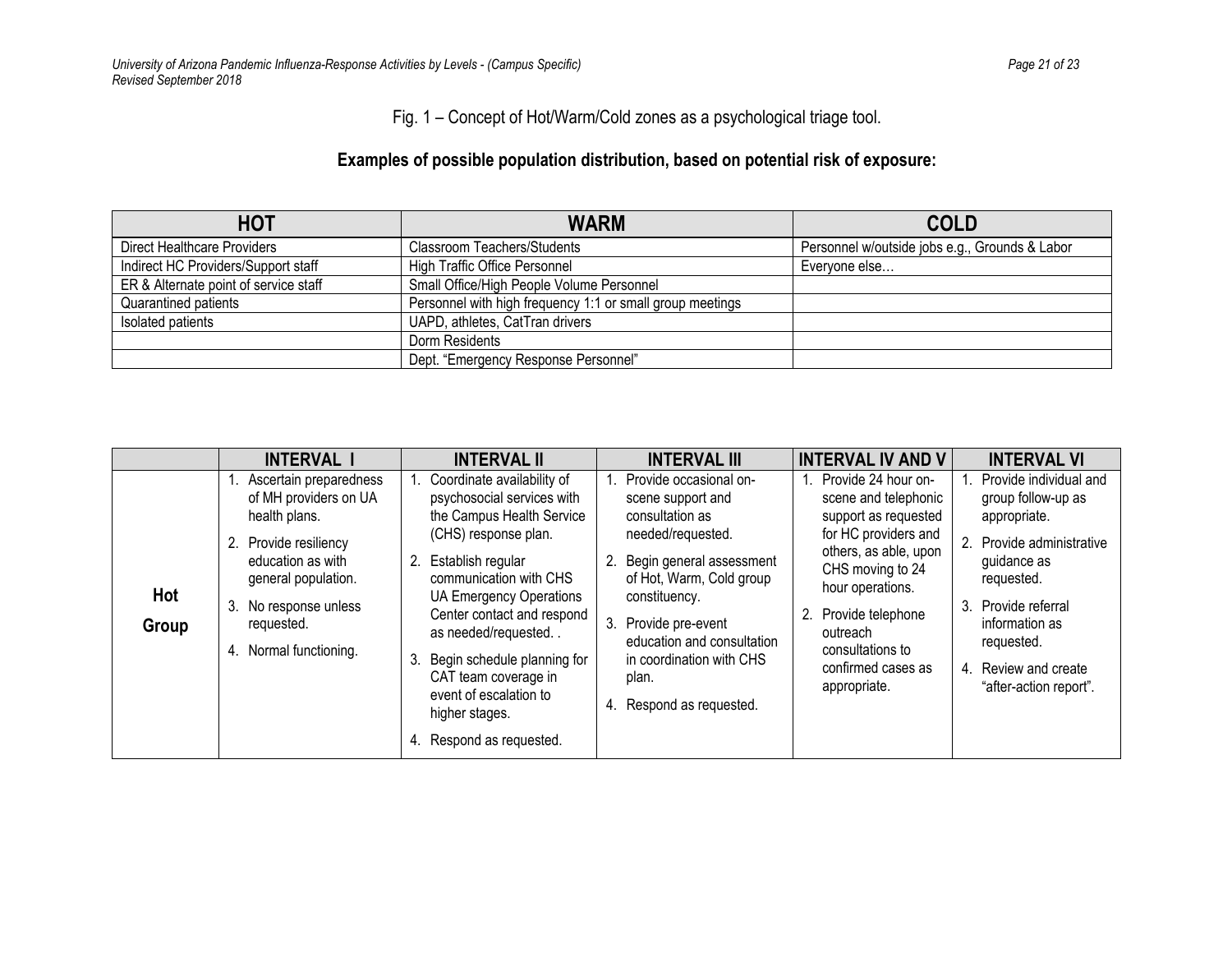*University of Arizona Pandemic Influenza-Response Activities by Levels - (Campus Specific) Page 22 of 23 Revised September 2018*

|               | <b>INTERVAL I</b>     | <b>INTERVAL II</b>                                                                                                                                                                                                                                                                             | <b>INTERVAL III</b>                                                                                                                                                                                                                                                 | <b>INTERVAL IV AND V</b>                                                                                                                                                                                                                          | <b>INTERVAL VI</b>                                                                                                                                                  |
|---------------|-----------------------|------------------------------------------------------------------------------------------------------------------------------------------------------------------------------------------------------------------------------------------------------------------------------------------------|---------------------------------------------------------------------------------------------------------------------------------------------------------------------------------------------------------------------------------------------------------------------|---------------------------------------------------------------------------------------------------------------------------------------------------------------------------------------------------------------------------------------------------|---------------------------------------------------------------------------------------------------------------------------------------------------------------------|
| Warm<br>Group | 1. Same as Hot group. | Ongoing "finger on the<br>pulse" assessments begin.<br>Provide education about<br>resiliency and availability of<br>supportive psychosocial<br>and work/life services in<br>coordination with UA<br>Communications.<br>Begin schedule planning for<br>3.<br>CAT team.<br>Respond as requested. | 1. Begin general<br>assessment of Hot,<br>Warm, Cold Group<br>constituency.<br>2. Begin more aggressive<br>outreach education,<br>assessment and<br>consultation.<br>3. Coordinate activities in<br>conjunction with CHS and<br>UACIRT.<br>4. Respond as requested. | 1. Continue to assess<br>constituency of Warm<br>Group as it will likely<br>shift over time.<br>2. Provide in-person<br>and/or telephonic<br>psychosocial and<br>work/life support<br>services as requested<br>with Hot group taking<br>priority. | Provide individual and<br>group follow-up as<br>appropriate, keeping<br>Hot Group as priority<br>in use of resources.<br>Review and include<br>2.<br>review in AAR. |

|               | <b>INTERVAL I</b>  | <b>INTERVAL II</b>                                                                                                                                                                    | <b>INTERVAL III</b>                                               | <b>INTERVAL IV AND V</b>                                             | <b>INTERVAL VI</b>                                                   |
|---------------|--------------------|---------------------------------------------------------------------------------------------------------------------------------------------------------------------------------------|-------------------------------------------------------------------|----------------------------------------------------------------------|----------------------------------------------------------------------|
| Cold<br>Group | Same as Hot group. | Respond as requested.<br>Provide education about<br>resiliency and availability of<br>supportive psychosocial<br>and work/life services in<br>coordination with UA<br>Communications. | Respond as requested,<br>keeping Hot and Warm<br>Groups priority. | Respond as<br>requested, keeping<br>Hot and Warm Groups<br>priority. | Respond as<br>requested, keeping<br>Hot and Warm Groups<br>priority. |